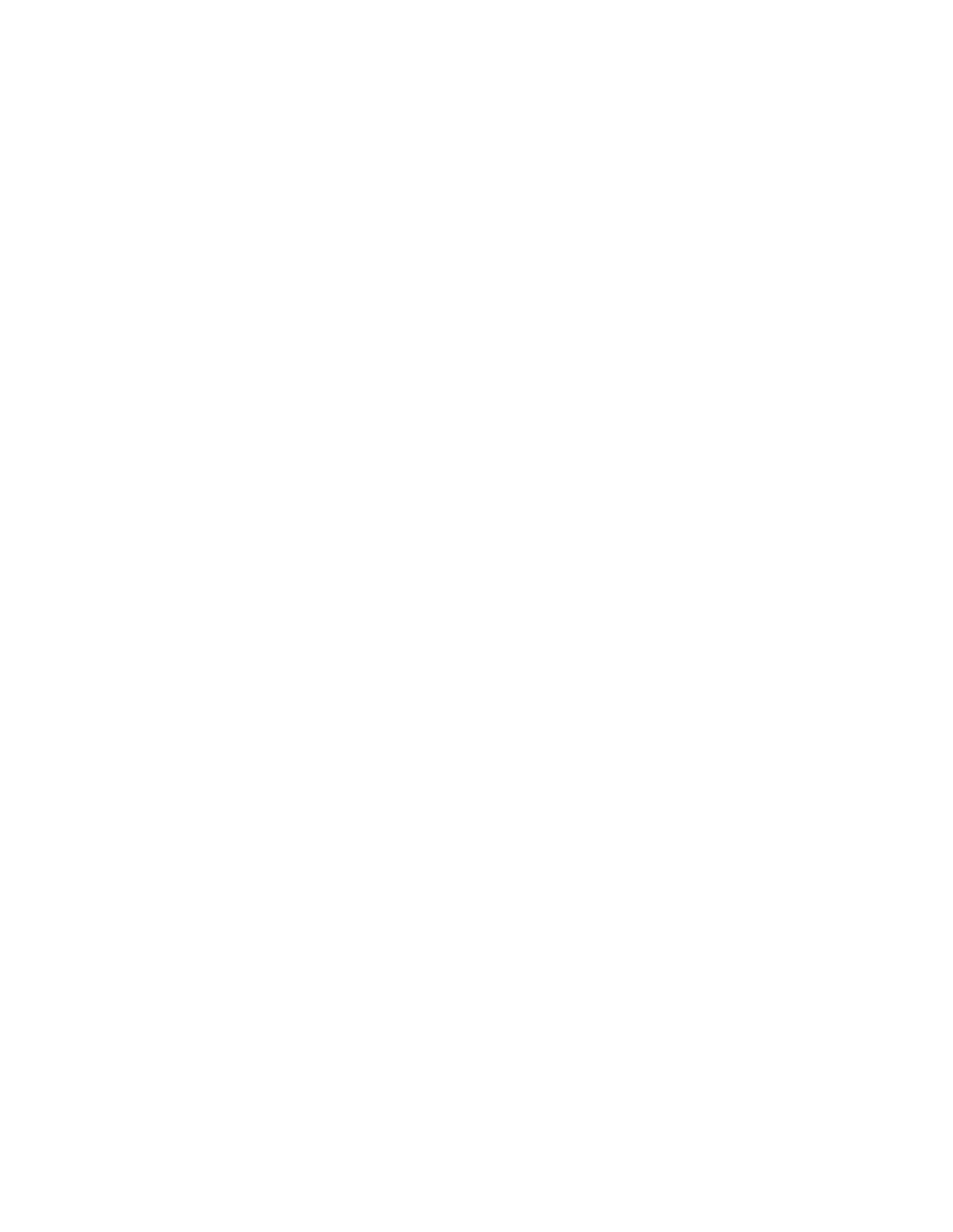# **Contents**

| $\mathbf{1}$            | <b>Overview</b> |                                                                                                                                 | 3              |
|-------------------------|-----------------|---------------------------------------------------------------------------------------------------------------------------------|----------------|
|                         | 1.1             |                                                                                                                                 | 3              |
|                         | 1.2             |                                                                                                                                 | 3              |
|                         | 1.3             |                                                                                                                                 | 3              |
|                         | 1.4             |                                                                                                                                 | $\overline{4}$ |
|                         | 1.5             |                                                                                                                                 | $\overline{4}$ |
|                         | 1.6             |                                                                                                                                 | 5              |
|                         | 1.7             |                                                                                                                                 | 5              |
|                         |                 |                                                                                                                                 |                |
| $\overline{2}$          |                 | User's guide                                                                                                                    | $\overline{7}$ |
|                         | 2.1             |                                                                                                                                 | $\overline{7}$ |
|                         | 2.2             |                                                                                                                                 | $\overline{7}$ |
|                         |                 | 2.2.1                                                                                                                           | $\overline{7}$ |
|                         |                 | 2.2.2                                                                                                                           | 9              |
|                         | 2.3             | Encrypting & Decrypting $\dots \dots \dots \dots \dots \dots \dots \dots \dots \dots \dots \dots \dots \dots \dots \dots$       | 9              |
|                         | 2.4             |                                                                                                                                 | 10             |
| $\overline{3}$          |                 | <b>Reference manual</b>                                                                                                         | 13             |
|                         | 3.1             |                                                                                                                                 | 13             |
|                         |                 | 3.1.1                                                                                                                           | 13             |
|                         |                 | 3.1.2                                                                                                                           | 15             |
|                         | 3.2             |                                                                                                                                 | 15             |
|                         |                 | 3.2.1                                                                                                                           | 15             |
|                         |                 | 3.2.2                                                                                                                           | 17             |
|                         |                 | 3.2.3                                                                                                                           | 17             |
|                         |                 | 3.2.4                                                                                                                           | 18             |
|                         | 3.3             |                                                                                                                                 | 18             |
|                         |                 |                                                                                                                                 |                |
|                         |                 | 3.3.1                                                                                                                           | 18             |
|                         |                 | 3.3.2                                                                                                                           | 19             |
| $\overline{\mathbf{4}}$ |                 | pyenigma command-line application                                                                                               | 21             |
|                         | 4.1             |                                                                                                                                 | 21             |
|                         | 4.2             |                                                                                                                                 | 22             |
|                         | 4.3             | Using a key file for settings $\dots \dots \dots \dots \dots \dots \dots \dots \dots \dots \dots \dots \dots \dots \dots \dots$ | 22             |
|                         | 4.4             |                                                                                                                                 | 23             |
| 5                       |                 | <b>Key file format</b>                                                                                                          | 25             |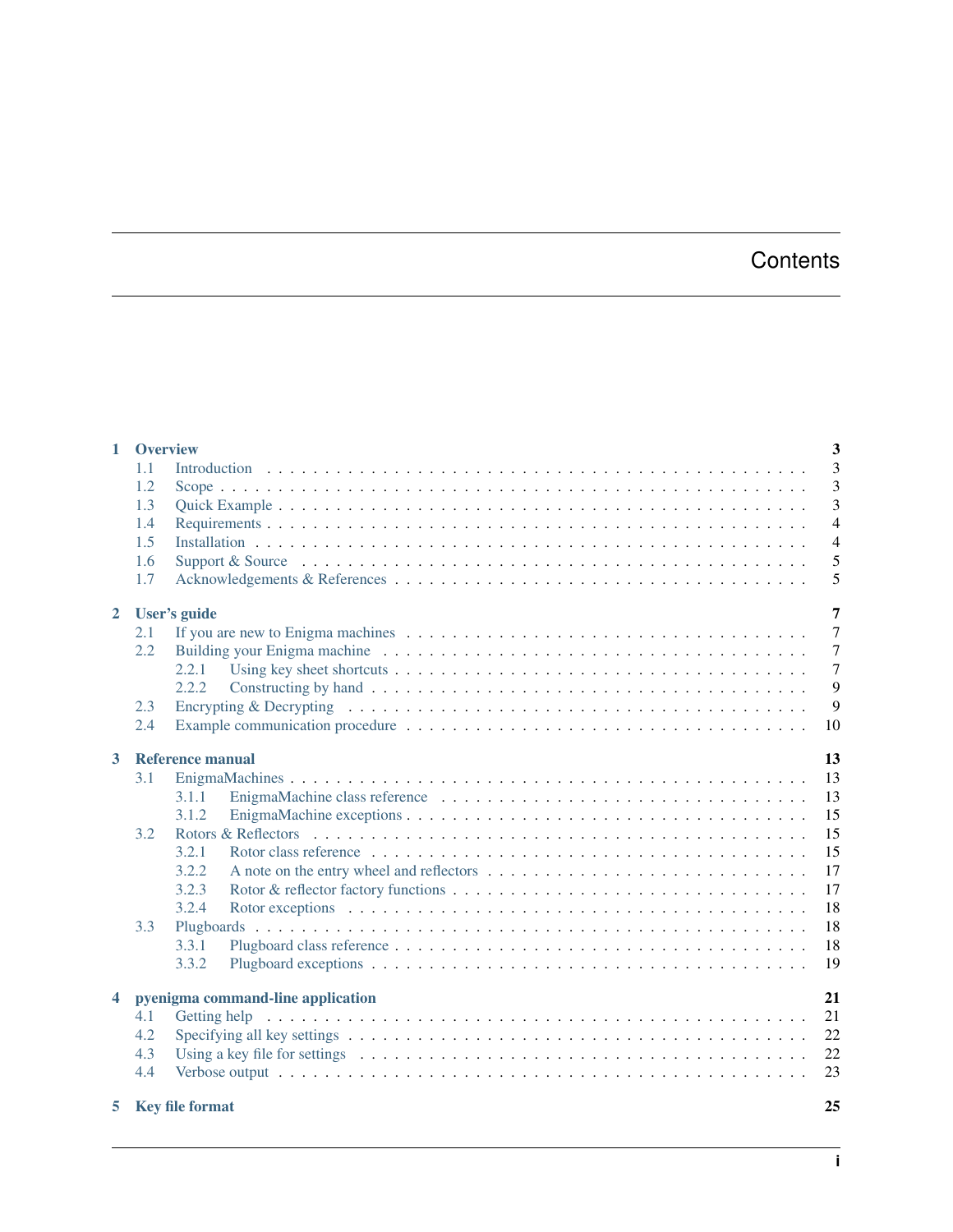#### [6 Indices and tables](#page-30-0) 27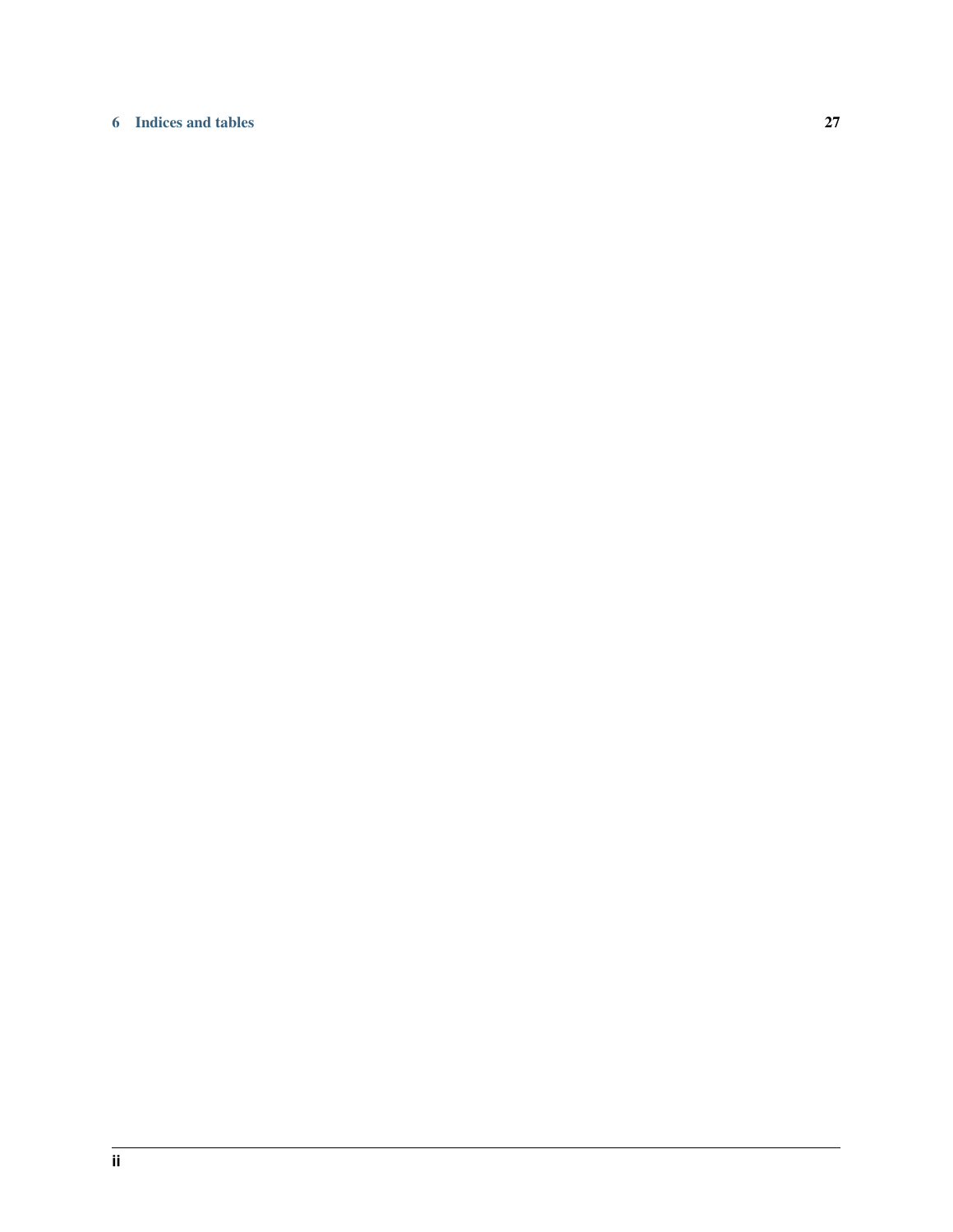Author Brian Neal <br/> <br/>bgneal@gmail.com> Version 0.1 Date Sep 04, 2017 Home Page <https://bitbucket.org/bgneal/enigma/> License MIT License (see LICENSE.txt) Documentation <http://py-enigma.readthedocs.org/> Support <https://bitbucket.org/bgneal/enigma/issues>

Py-Enigma is a historically accurate [Enigma machine](http://en.wikipedia.org/wiki/Enigma_machine) simulation library written in Python. Py-Enigma includes a simple command-line application to allow for quick experimenting and scripting.

Documentation contents: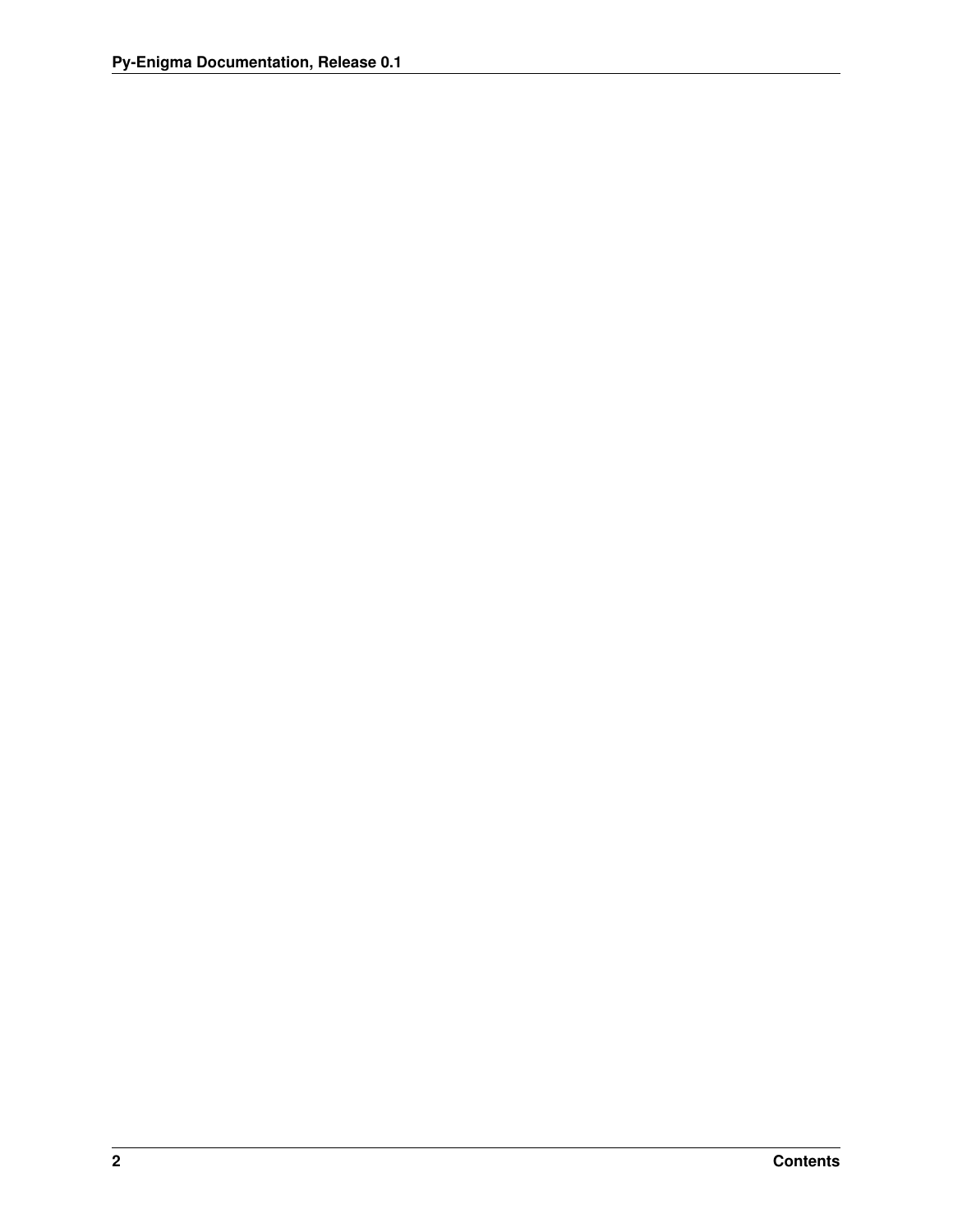### **Overview**

### <span id="page-6-1"></span><span id="page-6-0"></span>**Introduction**

Py-Enigma is a Python 3 library for simulating the [Enigma machines](http://en.wikipedia.org/wiki/Enigma_machine) used by the German armed forces (*Wehrmacht*) during World War II. Py-Enigma is historically accurate, meaning it can interoperate with actual Wehrmacht Enigma machines. In other words, Py-Enigma can decrypt coded messages created with an actual Enigma, and it can encrypt messages that an actual Enigma can decode.

It is hoped that this library will be useful to Enigma enthusiasts, historians, and students interested in cryptography.

Py-Enigma strives to be Pythonic, easy to use, and comes with both unit tests and documentation. Py-Enigma is a library for building applications for encrypting and decrypting Enigma messages. However, it also ships with a simple command-line application that can encrypt & decrypt messages for scripting and experimentation.

### <span id="page-6-2"></span>**Scope**

Currently, Py-Enigma simulates the Wehrmacht Enigma machines. This includes the 3 and 4 rotor machines used by the German Army (*Heer*), Air Force (*Luftwaffe*), and Navy (*Kriegsmarine*). Simulation of other Enigma models, including the various commercial, railroad, foreign market, and Abhwer (Military Intelligence) models may come later if there is enough interest and data available.

# <span id="page-6-3"></span>**Quick Example**

This example shows how the library can be used to decode a message using the procedure employed by the German army

```
from enigma.machine import EnigmaMachine
```

```
# setup machine according to specs from a daily key sheet:
```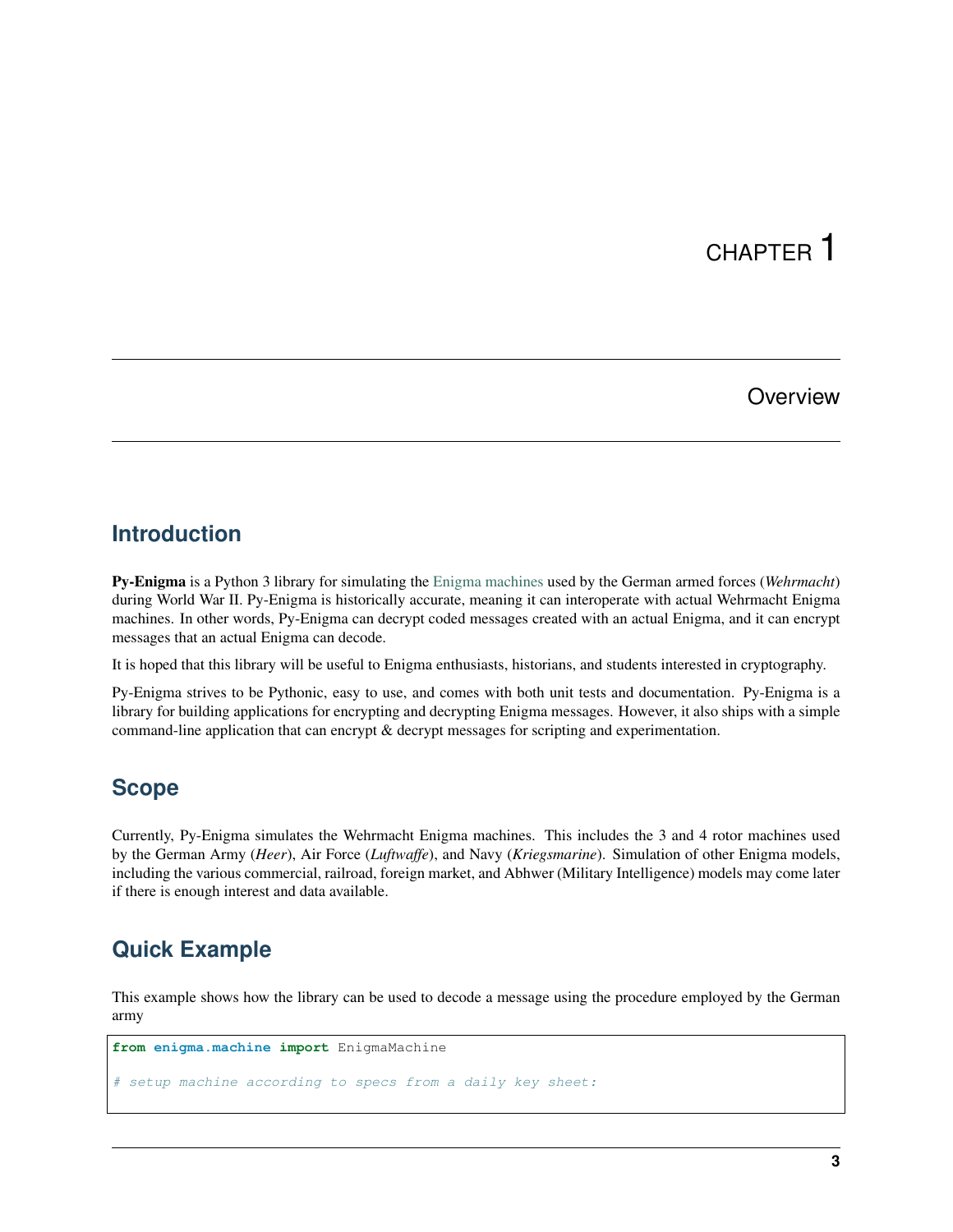```
machine = EnigmaMachine.from_key_sheet(
      rotors='II IV V',
      reflector='B',
      ring_settings=[1, 20, 11],
      plugboard_settings='AV BS CG DL FU HZ IN KM OW RX')
# set machine initial starting position
machine.set_display('WXC')
# decrypt the message key
msg_key = machine.process_text('KCH')
# decrypt the cipher text with the unencrypted message key
machine.set_display(msg_key)
ciphertext = 'NIBLFMYMLLUFWCASCSSNVHAZ'
plaintext = machine.process_text(ciphertext)
print(plaintext)
```
This program prints:

THEXRUSSIANSXAREXCOMINGX

Py-Enigma also includes a command-line application for processing messages. Assuming you have a proper key file that contains the same initial settings as the code above, the above example can be performed on the command-line:

```
$ pyenigma.py --key-file=keys.txt --start=WXC --text='KCH'
BLA
$ pyenigma.py --key-file=keys.txt --start=BLA --text='NIBLFMYMLLUFWCASCSSNVHAZ'
THEXRUSSIANSXAREXCOMINGX
```
The format of the key file can be found in *[Key file format](#page-28-0)*.

## <span id="page-7-0"></span>**Requirements**

Py-Enigma is written in [Python,](http://www.python.org) specifically Python 3.2. It has no other requirements or dependencies.

## <span id="page-7-1"></span>**Installation**

Py-Enigma is available on the [Python Package Index](http://pypi.python.org/pypi/py-enigma/) (PyPI). You can install it using [pip:](http://www.pip-installer.org)

```
$ pip install py-enigma # install
$ pip install --upgrade py-enigma # upgrade
```
You may also download a tarball or .zip file of the latest code using the "get source" link on the [Py-Enigma Bitbucket](https://bitbucket.org/bgneal/enigma) [page.](https://bitbucket.org/bgneal/enigma) Alternatively if you use [Mercurial,](http://mercurial.selenic.com/) you can clone the repository with the following command:

```
$ hg clone https://bitbucket.org/bgneal/enigma
```
If you did not use pip, you can install with this command: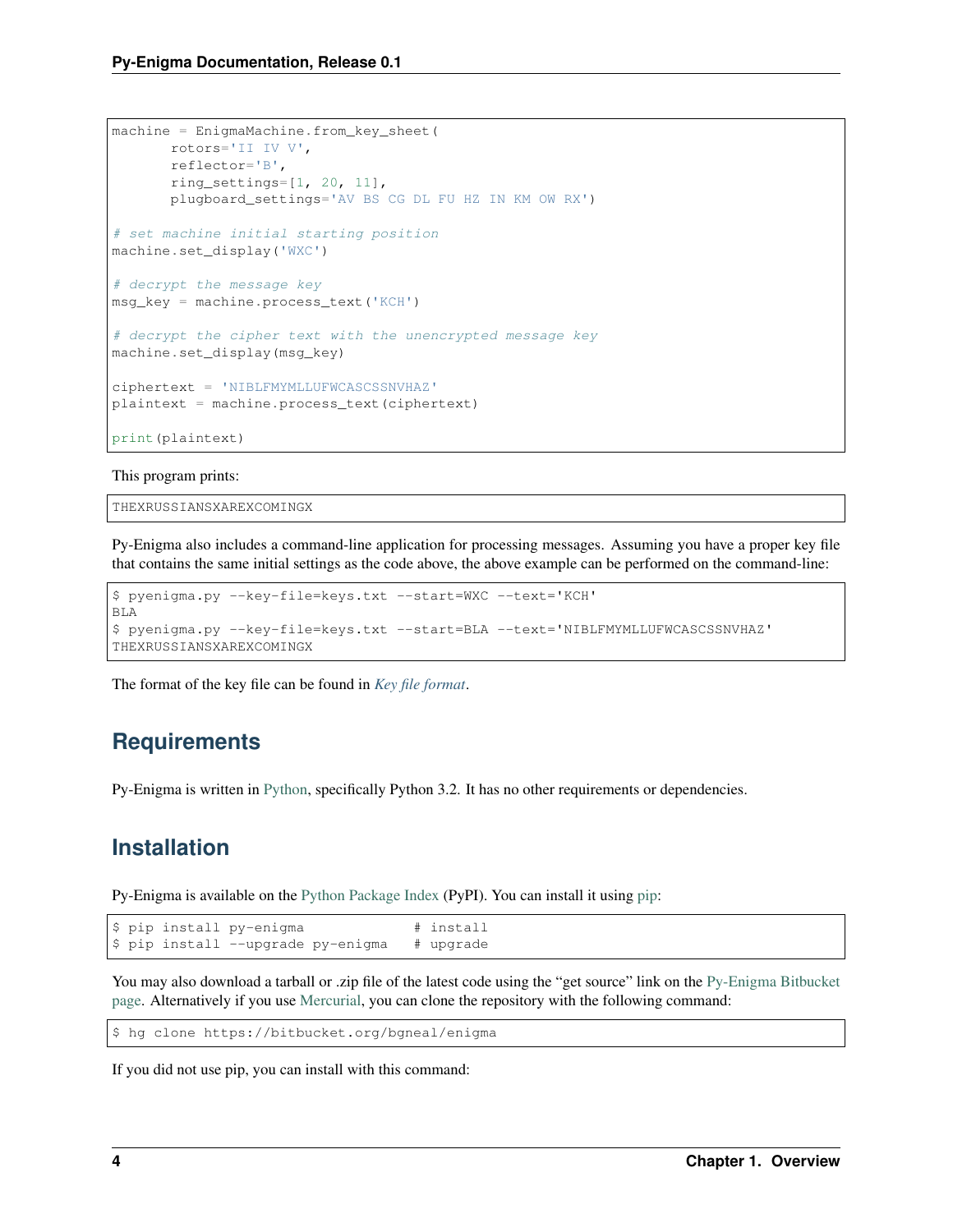\$ python setup.py install

## <span id="page-8-0"></span>**Support & Source**

All support takes place at the [Py-Enigma Bitbucket page.](https://bitbucket.org/bgneal/enigma) Please enter any feature requests or bugs into the [issue](https://bitbucket.org/bgneal/enigma/issues) [tracker.](https://bitbucket.org/bgneal/enigma/issues)

You may also clone the [Mercurial](http://mercurial.selenic.com/) source code repository:

\$ hg clone https://bitbucket.org/bgneal/enigma

## <span id="page-8-1"></span>**Acknowledgements & References**

This software would not have been possible without the thorough and detailed descriptions of the Enigma machine on Dirk Rijmenants' incredible [Cipher Machines and Cryptology website.](http://users.telenet.be/d.rijmenants/index.htm) In particular, his [Technical Details of the](http://users.telenet.be/d.rijmenants/en/enigmatech.htm) [Enigma Machine](http://users.telenet.be/d.rijmenants/en/enigmatech.htm) page was a gold mine of information.

Dirk has also written an [Enigma simulator](http://users.telenet.be/d.rijmenants/en/enigmasim.htm) in Visual Basic. Although I did not look at his source code, I did use his simulator to check the operation of Py-Enigma.

I would also like to recommend the photos and video at Dr. Thomas B. Perera's [Enigma Museum.](http://w1tp.com/enigma/)

Another good website is [The Enigma and the Bombe](http://www.ellsbury.com/enigmabombe.htm) by Graham Ellsbury.

A nice video which shows the basic components and operation of the Enigma Machine is on YouTube: [Nadia Baker](http://youtu.be/HBHYAzuVeWc) [& Enigma demo.](http://youtu.be/HBHYAzuVeWc)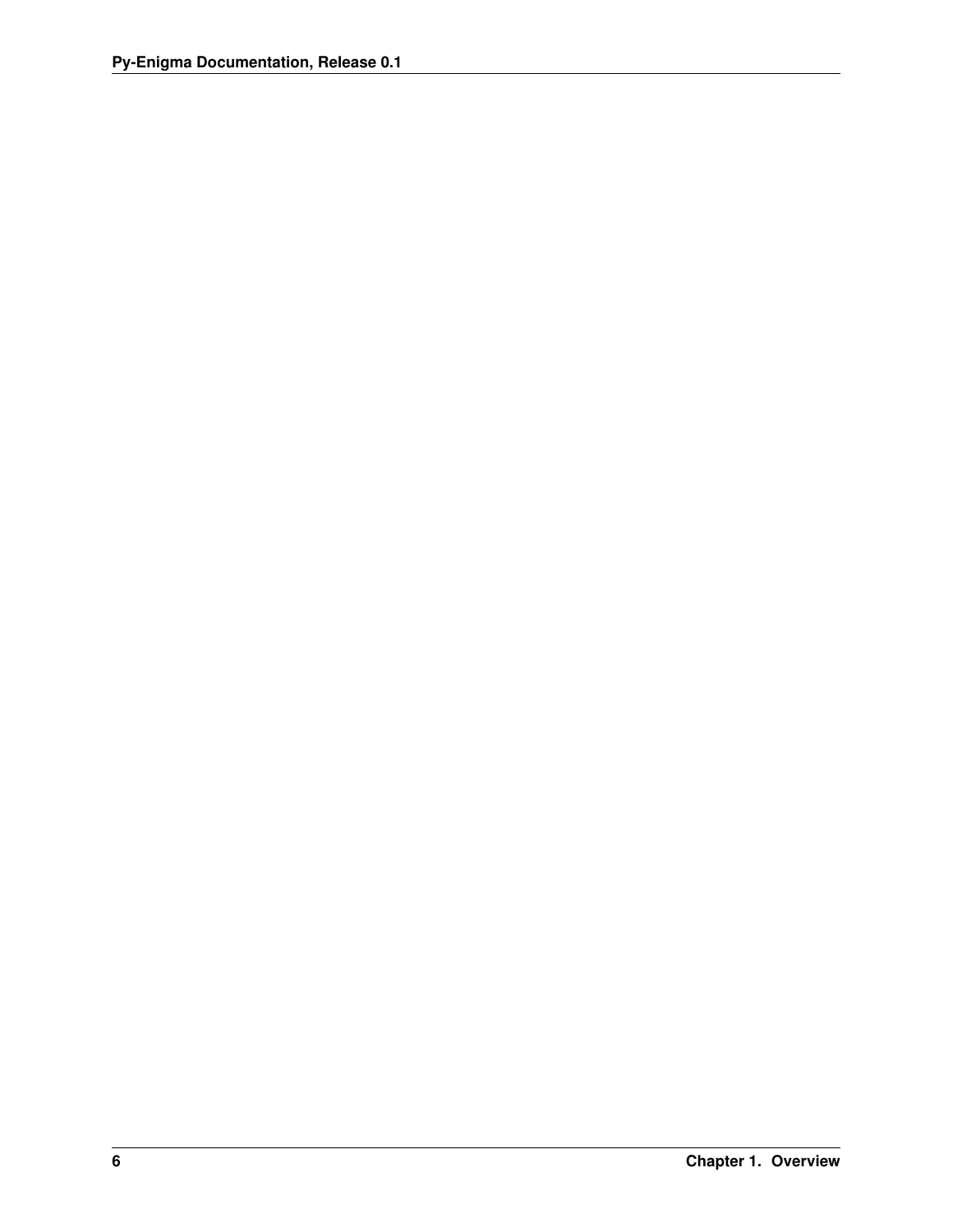### User's guide

<span id="page-10-0"></span>This short guide attempts to get you up and running with Py-Enigma quickly. For more detailed information, please see the *[Reference manual](#page-16-0)*.

### <span id="page-10-1"></span>**If you are new to Enigma machines**

This guide assumes you know the basics of Enigma machines. Before proceeding with Py-Enigma please explore some of the links presented in the *[Acknowledgements & References](#page-8-1)*. For the most complete and detailed description of how an Enigma machine works, please see Dirk Rijmenants' excellent [Technical Details of the Enigma Machine.](http://users.telenet.be/d.rijmenants/en/enigmatech.htm)

## <span id="page-10-2"></span>**Building your Enigma machine**

If you are interested in working with historically accurate Enigma machines, the easiest way to build your first machine is to use the "key sheet" shortcut functions. If instead you wish to experiment with custom designed rotors or configurations, you can build a machine out of separate components by hand. These two approaches are demonstrated in the following sections.

### <span id="page-10-3"></span>**Using key sheet shortcuts**

During the war, Enigma machine operators re-configured their machines every day according to a code book, or key sheet, to help increase security. Each key sheet contained daily Enigma settings for one month. Before transmitting the first message of the day, the operator looked up the current day on the key sheet for the given month and configured the machine accordingly. The key sheet specified:

- *Walzenlage*: what rotors to use, and what order to put them into the machine
- *Ringstellung*: the ring settings for each rotor
- *Steckerverbindungen*: the plugboard connections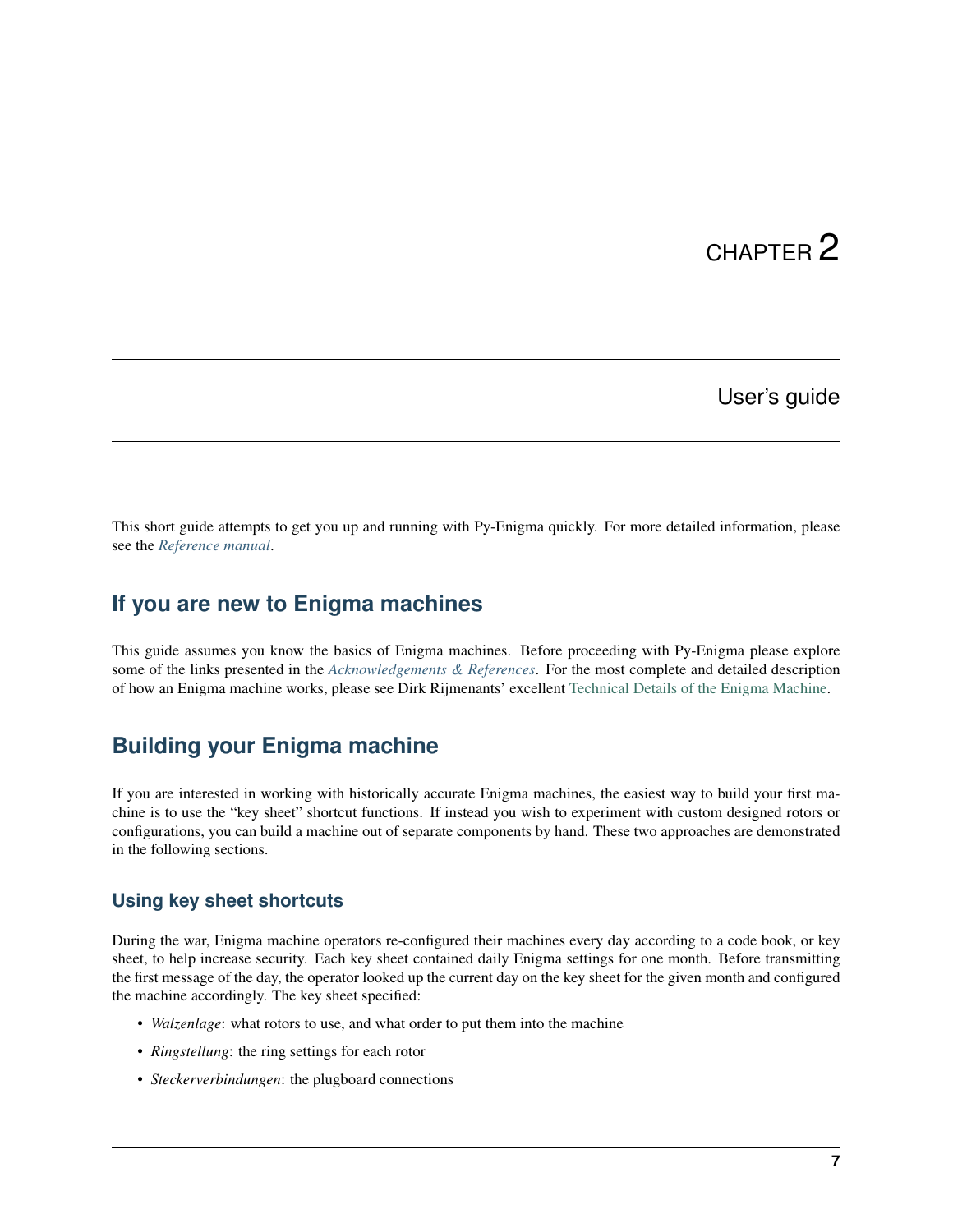• *Kenngruppen*: special text fragments that should be transmitted to identify the transmitter's key settings to any receiver. This is also known as the *message indicator*.

The reflector setting was usually fixed and not changed once in the field. The choice of reflector seems to have been decided at the unit level to establish different networks. Of course our simulation is not hindered by these logistical concerns, and our simulated key sheets will also specify reflector type.

When an Enigma machine operator received a message from a radio operator, probably his first task was to determine what key settings were used to transmit the message. For example, the message could have been transmitted the day before, and he was only handed the message just now. This was accomplished by transitting (in the clear) certain text fragments, the so-called *Kenngruppen*, at certain points in the message. By examining these text groups, the operator could scan the key sheet for today and perhaps the past few days and hopefully identify what day the message was sent. The operator would then reconfigure his Enigma machine accordingly and decode the message. The *Kenngruppen* was ignored when decrypting the actual message.

The [EnigmaMachine](#page-16-3) class has two class methods for constructing machines from key sheet data. The first class method is called [from\\_key\\_sheet](#page-16-4):

```
from enigma.machine import EnigmaMachine
machine = EnigmaMachine.from_key_sheet(
      rotors='IV V I',
      reflector='B',
      ring_settings='21 15 16',
       plugboard_settings='AC LS BQ WN MY UV FJ PZ TR OK')
```
This is all well and good if you wish to simulate an army or air force Enigma machine. But what about navy (*Kriegsmarine*) models? Navy Enigma machines and key sheets have slightly different nomenclature. This is also no problem for Py-Enigma:

```
machine = EnigmaMachine.from_key_sheet(
      rotors='Beta VII IV V',
       reflector='B-Thin',
       ring_settings='G N O',
       plugboard_settings='18/26 17/4 21/6 3/16 19/14 22/7 8/1 12/25 5/9 10/15')
```
Some notes on the parameters:

- rotors can either be a space separated list of rotor names, or a list of rotor name strings. For a complete list of supported rotor names, see *[Simulated rotor models](#page-20-2)*.
- reflector is a string that names the reflector to use. For a complete list of supported reflector names, see *[Simulated reflector types](#page-20-3)*.
- ring settings can be a space separated list of uppercase letters or numbers, as would be found on a key sheet. An empty string or None means ring settings of all 'A' or 1.
- plugboard\_settings can either be space separated uppercase letter pairs, or slash separated numbers. Note that 'AB' is equivalent to '1/2', etc.

Warning: ring\_settings can also take a list of integers, but these integers are **0-based**. Remember that when using a string of numbers they are 1-based to correspond to actual historical key sheet data. In other words, these values produce identical ring settings:  $[0, 5, 15]$ , 'A F P', and '1 6 16'.

The second shortcut function allows you to keep your key settings stored in an external file:

**from enigma.machine import** EnigmaMachine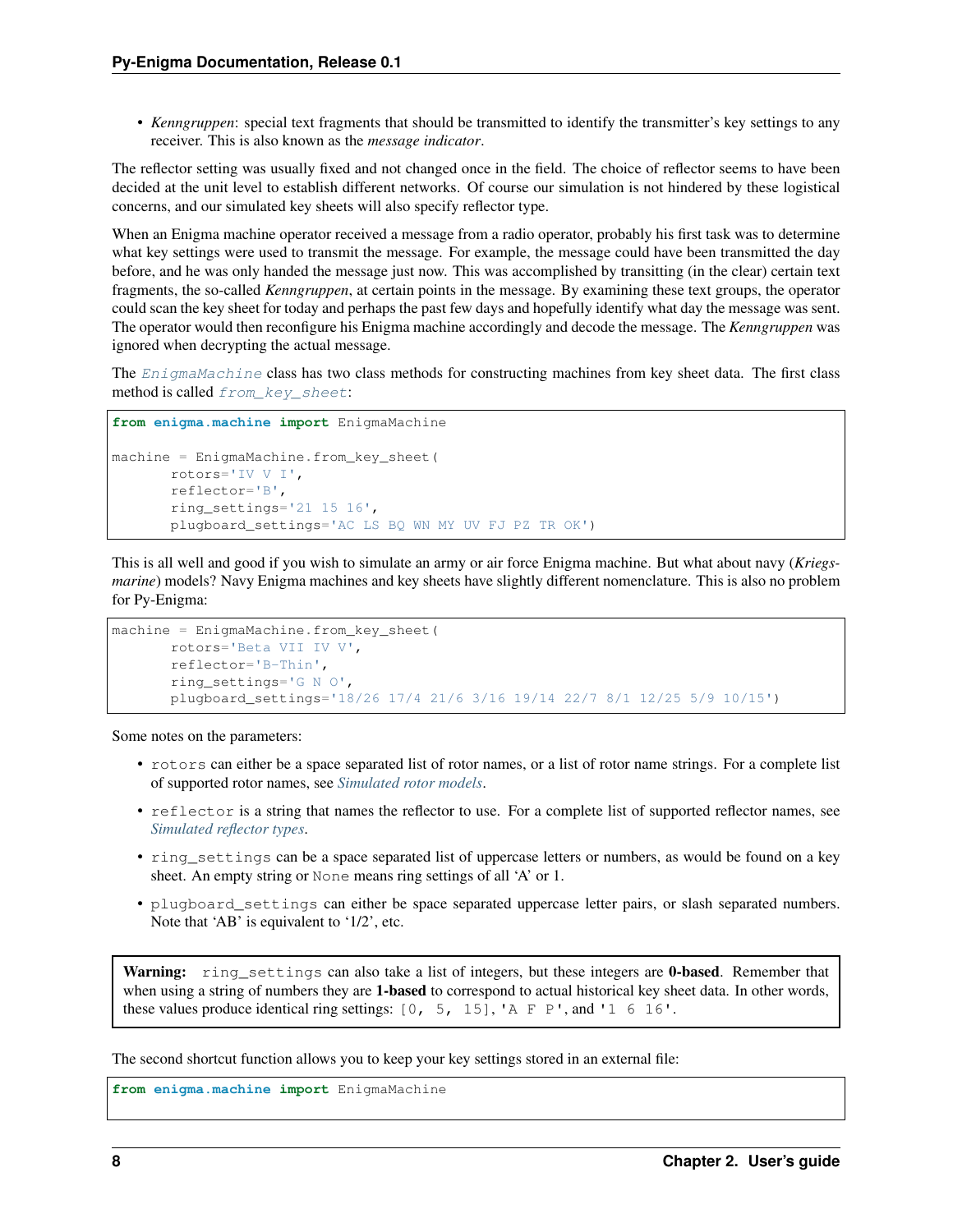```
with open('my_enigma_keys.txt', 'r') as f:
  machine = EnigmaMachine.from_key_file(f, day=13)
```
The class method  $from \text{key\_file}$  builds an  $EnigmaMain$  from settings stored in a simulated monthly key sheet file. The format of this file is explained in *[Key file format](#page-28-0)*. The day argument allows you to specify the day of the month (1-31). If this parameter is omitted or None, the day value is obtained from the current date.

### <span id="page-12-0"></span>**Constructing by hand**

It is also possible to "build an Enigma machine by hand" by explicitly providing the component objects to the [EnigmaMachine](#page-16-3) constructor. This makes it possible to invent different rotor and reflector types:

```
from enigma.rotors.rotor import Rotor
from enigma.plugboard import Plugboard
from enigma.machine import EnigmaMachine
r1 = Rotor('my rotor1', 'EKMFLGDQVZNTOWYHXUSPAIBRCJ', ring_setting=0, stepping='Q')
r2 = Rotor('my rotor2', 'AJDKSIRUXBLHWTMCQGZNPYFVOE', ring_setting=5, stepping='E')
r3 = Rotor('my rotor3', 'BDFHJLCPRTXVZNYEIWGAKMUSQO', ring_setting=15, stepping='V')
reflector = Rotor('my reflector', 'FVPJIAOYEDRZXWGCTKUQSBNMHL')
pb = Plugboard.from_key_sheet('PO ML IU KJ NH YT GB VF RE DC')
machine = EnigmaMachine([r1, r2, r3], reflector, pb)
```
This example illustrates a few different things:

- When calling the  $Rootor$  constructor directly, the internal wiring is specified as a 26-character long string which specifies the cipher substitution. This notation is consistent with several online sources of Enigma information.
- [Rotor](#page-18-3) ring\_setting arguments are 0-based integers (0-25).
- [Rotor](#page-18-3) stepping arguments specify when rotors turn their neighbors. For more information see the  $Rotor$ reference.
- Reflectors are simulated as rotors that have no ring setting or stepping capability.
- [Plugboard](#page-21-3) objects have a convenient  $from\_key\_sheet$  class method constructor that works in exactly the same way as the previous example.
- When calling the  $EnigmaAachine$  constructor directly, the rotor assignment is specified by a list of rotors where order specifies the left-to-right order in the machine.

Note: If you decide to create your own reflector, and you desire to maintain reciprocal encryption & decryption (a fundamental characteristic of war-time Enigma machines), your connections must be made in pairs. Thus if you wire 'A' to 'G', you must also wire 'G' to 'A', and so on.

For more details on the various constructor arguments, please see the *[Reference manual](#page-16-0)*.

### <span id="page-12-1"></span>**Encrypting & Decrypting**

Now that you have built your Enigma machine, you probably want to start using it to encrypt and decrypt text! The first step is to set your initial rotor positions. This is critical if you want someone else to understand your message!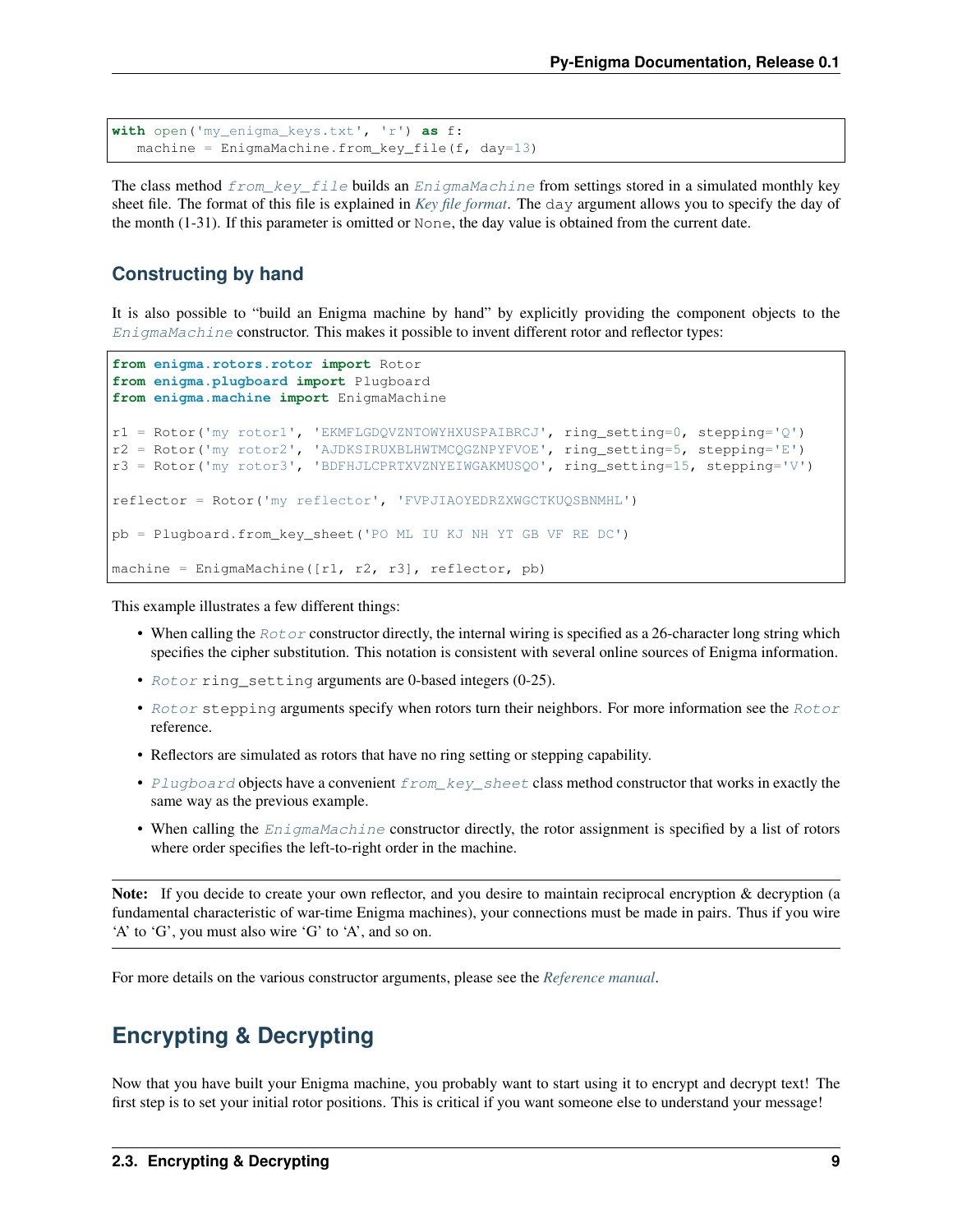machine.set\_display('XYZ') # set rotor positions

The value given to  $set\_display$  is a simple string, which must have one uppercase letter per rotor in your machine. In this example, we are setting the leftmost rotor to 'X', the middle rotor to 'Y', and the rightmost rotor to 'Z'.

If you ever need to obtain the current rotor positions, you can use the  $qet\_display$  phase method:

```
position = machine.get_display() # read rotor position
```
Note: The set  $display$  method always takes letters for simulation convenience. If you are simulating an Enigma machine with numeric rotors, you'll have to translate the numbers to the appropriate letters. On actual Enigma machines, a label on the inside box lid had such a table to aid the operator.

Next, you can simulate a single key press:

```
c = machine.key_press('A')
```
The input to  $key\_press$  is a string that consists of a single uppercase letter. Invalid input will raise an EnigmaError exception. The transformed text is returned.

To process a whole string of text:

c = machine.process\_text('This is a test!', replace\_char='X')

The [process\\_text](#page-18-4) method accepts an arbitrary string and performs some processing on it before internally calling [key\\_press](#page-17-3) on each element of the string.

First, all input is converted to uppercase. Next, any character not in the Enigma uppercase character set is either replaced or dropped from the input according to the replace\_char parameter. If replace\_char is a string of one character, it is used as the replacement character. If it is None, the invalid input character is removed from the message. Thus the previous example is equivalent to:

c = machine.process\_text('THISXISXAXTESTX')

This is all you need to start creating encrypted and decrypted messages.

### <span id="page-13-0"></span>**Example communication procedure**

The Wehrmacht had various elaborate procedures for transmitting and receiving messages. These procedures varied by service branch and also changed during the course of the war. In general, the Kriegsmarine procedures were more elaborate and involved not only key sheets but other auxiliary documents. On top of this, each branch of the military had its own conventions for encoding abbreviations, numbers, space characters, place names, etc. Important words or phrases may need to be repeated or stressed in some way.

We will now present a simplified scenario based on a procedure employed by the army (*Heer*) after 1940. This example is based upon one found in Dirk Rijmenants' simulator manual, which is based upon a real-life example from Frode Weierud's [Cryptocellar](http://cryptocellar.org) website.

Suppose a message needs to be transmitted. The operator of the transmitting machine consults his key sheet and configures his machine according to the daily settings found inside. Let's suppose the key sheet dictates the following initial parameters for the current day:

- Rotor usage and order is *II IV V*
- Ring settings for each rotor, in order, are: *B U L*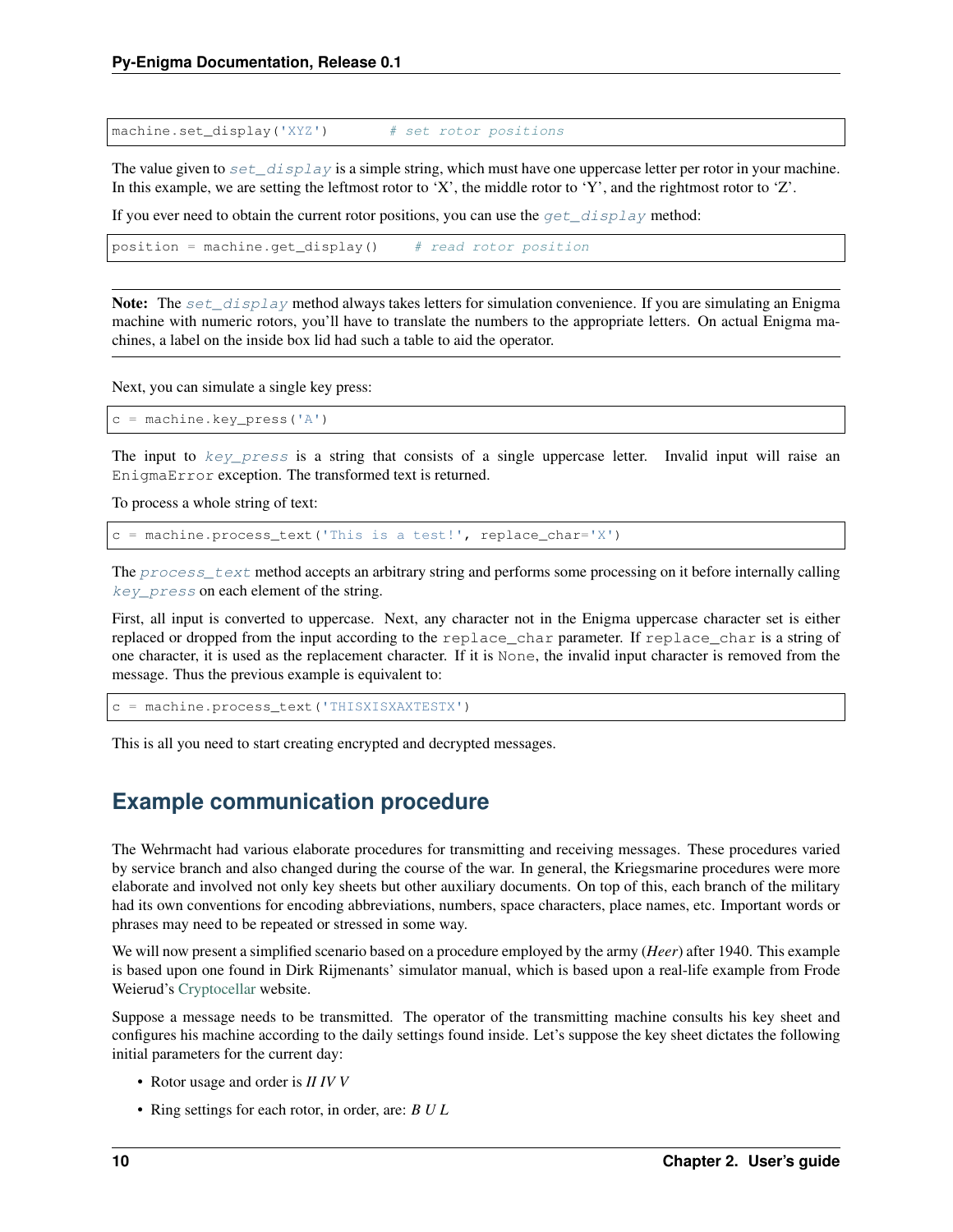- Plugboard settings are: *AV BS CG DL FU HZ IN KM OW RX*
- One of the daily Kenngruppen possibilities is *UGZ*

Let us also assume the reflector employed by this army unit is 'B'.

The operator then configures his machine:

```
machine = EnigmaMachine.from_key_sheet(
      rotors='II IV V',
      reflector='B',
      ring_settings='B U L',
       plugboard_settings='AV BS CG DL FU HZ IN KM OW RX')
```
Suppose the Enigma operator was handed a message for transmit by an officer which reads "The Russians are coming!" The operator would first randomly decide two things:

- Initial rotor positions, say WXC
- A three letter *message key*, say BLA

The operator would then turn the rotor thumb wheels to set the initial rotor position and then type the three letter message key to produce an encrypted message key:

```
machine.set_display('WXC') # set initial rotor positions
enc_key = machine.process_text('BLA') # encrypt message key
```
In this example, the encrypted key turns out to be KCH. This is written down for later.

The operator then sets the rotors to the unencrypted message key BLA and then types in the officer's message, performing various substitutions and transformations according to training and current procedures. In our simple case, he performs the following:

```
machine.set_display('BLA') # use message key BLA
ciphertext = machine.process_text('THEXRUSSIANSXAREXCOMINGX')
print(ciphertext)
```
This produces the ciphertext NIBLFMYMLLUFWCASCSSNVHAZ.

Next, between the Enigma operator and the radio operator, a message is formed up. This message includes the following components:

- The time of transmission
- The station identification for transmitter and intended recipient(s)
- The message length; in our case this is 24
- The initial rotor positions in unencrypted form (WXC)
- The encrypted message key value (KCH)
- The unencrypted message indicator (*Kenngruppen*)
- The encrypted message contents

In our example, the message handed over to the radio operator to be transmitted by either Morse code or perhaps even voice would look something like this:

```
U6Z DE C 1500 = 24 = WXC KCH =
BNUGZ NIBLF MYMLL UFWCA
SCSSN VHAZ=
```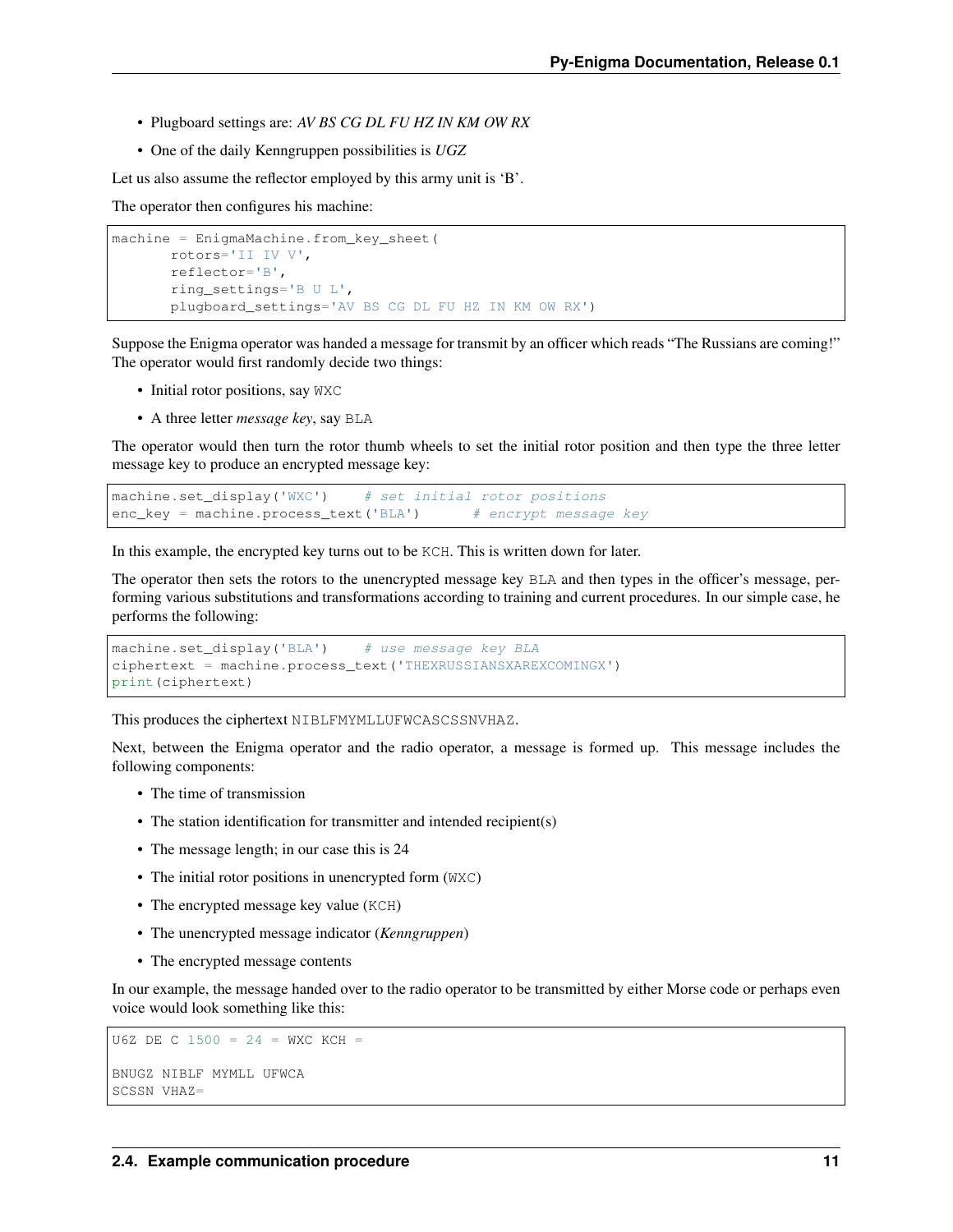The top line indicates day 31, station C transmits to station U6Z, sent at 1500 hours and contains 24 letters. The starting position is WXC and the encrypted message key is KCH.

Next we have the body of the message. The army transmitted messages in 5 letter groups. The first group contains the Kenngruppen, or indicator. Procedure required the operator pick one of the Kenngruppen possibilities from the key sheet, and then pad it out with two random letters. Here the operator chose to prepend BN to the Kenngruppen value of UGZ. He could have also appended the two letters, or perhaps appended one and prepended the other.

After the message indicator group, the encrypted text follows in 5 letter groups.

Now at receiving station U6Z, the radio operator receives the over-the-air message and types or writes it up in the form shown and hands it to the Enigma operator.

The Enigma operator first looks for the message indicator. He uses the group BNUGZ and scans his key sheet for either BNU, NUG, or UGZ. He could presumably also use the date information found in the message preamble to help his search of the key sheet. If everything checks out the operator now knows which entry in his monthly key sheet to use. Thus, as was done at the transmitting station, he configures his Enigma according to the key sheet:

```
machine = EnigmaMachine.from_key_sheet(
      rotors='II IV V',
      reflector='B',
      ring_settings='B U L',
       plugboard_settings='AV BS CG DL FU HZ IN KM OW RX')
```
The receiving operator then must decrypt the message key:

```
machine.set_display('WXC')
msg_key = machine.process_text('KCH')
```
This should reveal that the message key is the original BLA. The rotors are then set to this value and the message can be decrypted, taking care to ignore the Kenngruppen:

```
machine.set_display(msg_key) # original message key is BLA
plaintext = machine.process_text('NIBLFMYMLLUFWCASCSSNVHAZ')
print(plaintext)
```
The Enigma operator then decodes the message "THEXRUSSIANSXAREXCOMINGX". He then uses his training and procedures to further process the message. Finally, the somewhat troubling message "The Russians are coming" is handed to his commanding officer.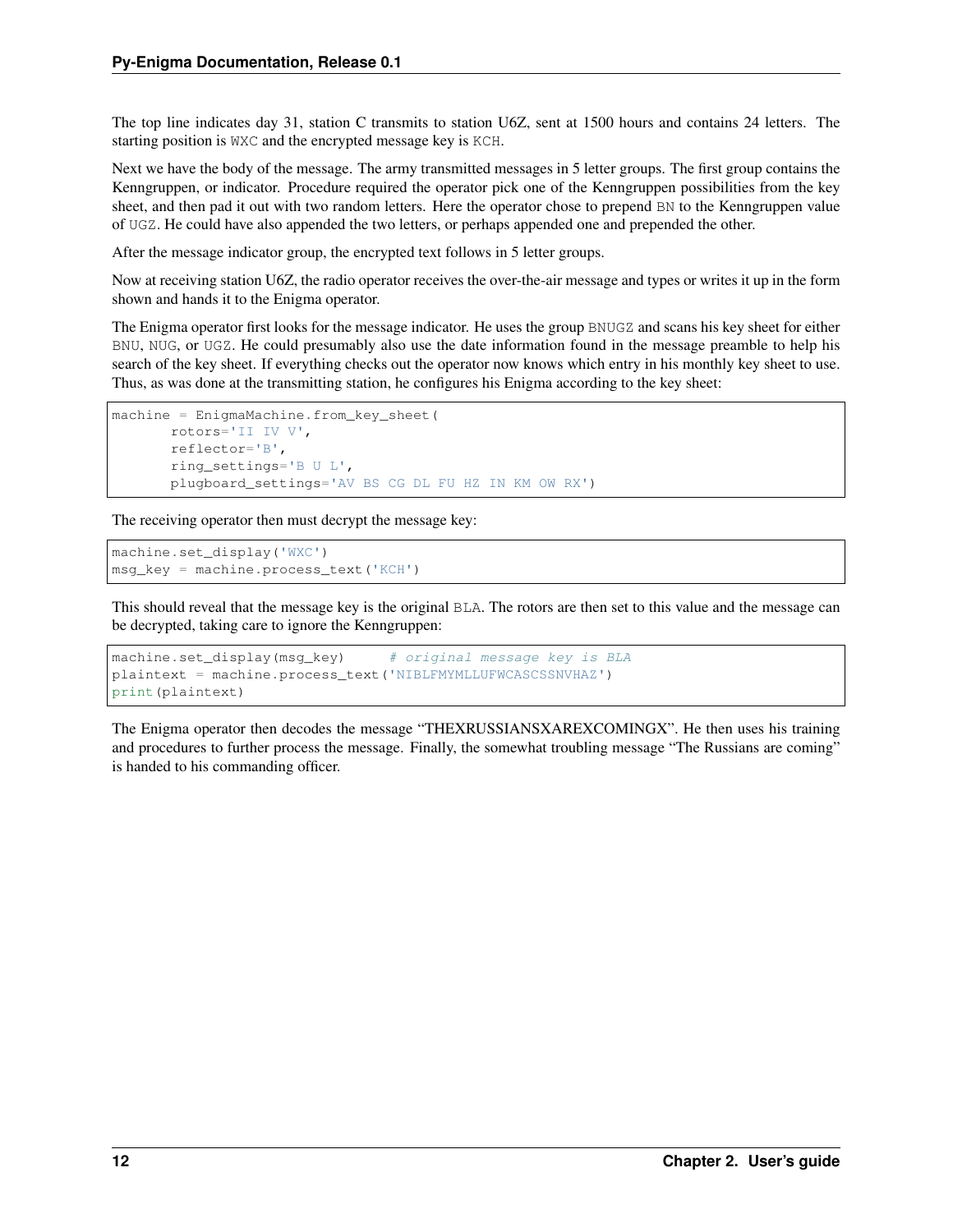### Reference manual

<span id="page-16-5"></span><span id="page-16-0"></span>The Py-Enigma simulation is made up of several Python classes as described below.

## <span id="page-16-1"></span>**EnigmaMachines**

The EnigmaMachine class represents an assembled Enigma machine that consists of rotors, a plugboard, a keyboard, and indicator lamps. The keyboard and lamps act as input and outputs. The other components are represented by Python classes.

### <span id="page-16-2"></span>**EnigmaMachine class reference**

The top-level EnigmaMachine class represents an assembled Enigma machine. The EnigmaMachine class resides in the enigma.machine module.

<span id="page-16-3"></span>class enigma.machine.**EnigmaMachine**(*rotors*, *reflector*, *plugboard*)

Top-level class that represents Enigma machines.

#### **Parameters**

- **rotors** A list containing 3 or 4 (for the Kriegsmarine M4 version) [Rotor](#page-18-3) objects. The order of the list is important. The first rotor is the left-most rotor, and the last rotor is the right-most (from the operator's perspective sitting at the machine).
- **reflector** A [Rotor](#page-18-3) object that represents the reflector (*UKW*).
- **plugboard** A [Plugboard](#page-21-3) object that represents the state of the plugboard (*Steckerbrett*).

<span id="page-16-4"></span>classmethod **from\_key\_sheet**([*rotors='I II III'*[, *ring\_settings=None*[, *reflector='B'*[, *plugboard* settings=None  $\vert \vert \vert \vert$ )

Convenience function to build an EnigmaMachine from the data as you might find it on a monthly key sheet (code book).

Parameters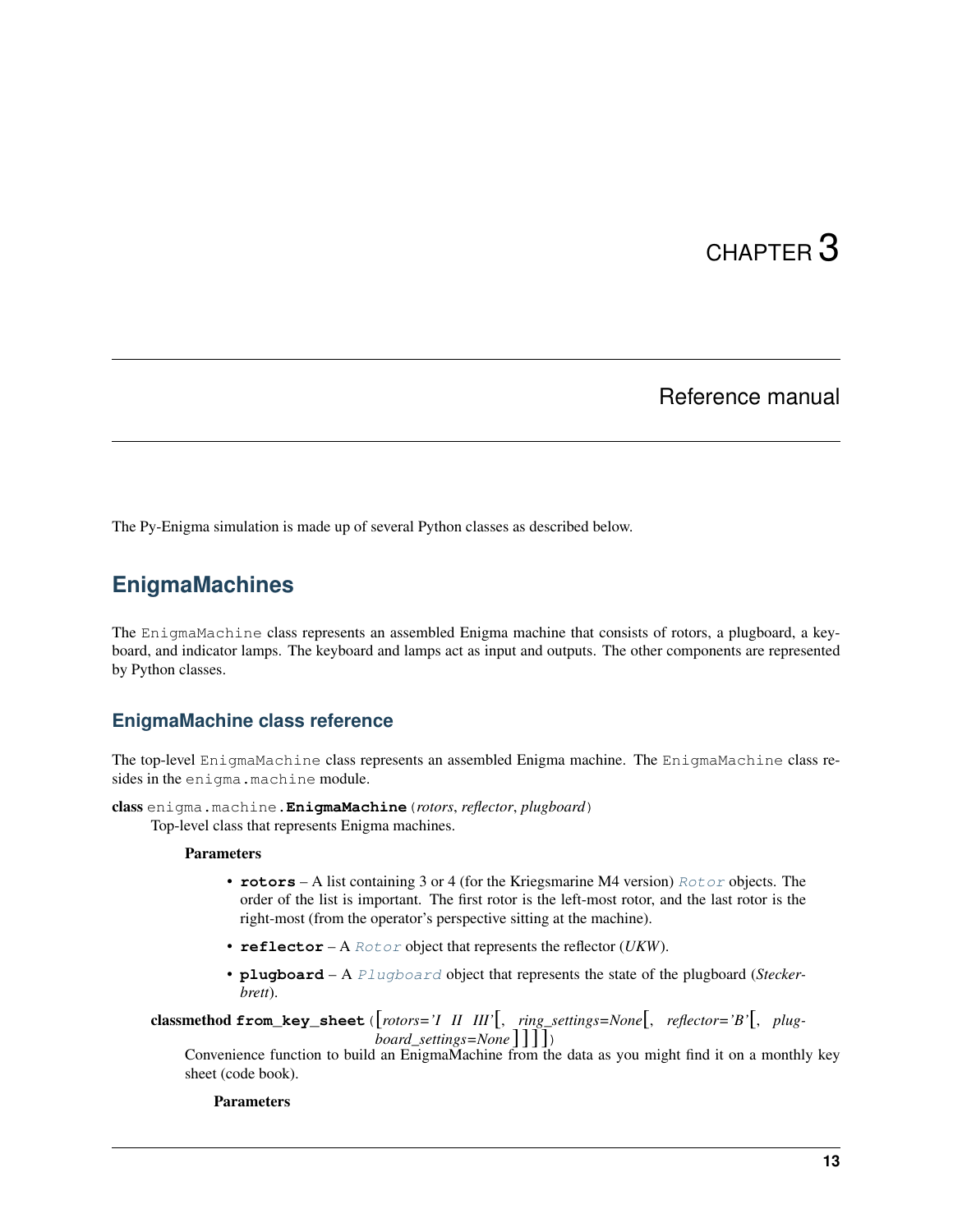- <span id="page-17-4"></span>• **rotors** – Either a list of strings naming the rotors from left to right or a single string: e.g. ["I", "III", "IV"] or "I III IV".
- **ring\_settings** Either a list/tuple of integers, a string, or None to represent the ring settings to be applied to the rotors in the rotors list (see below).
- **reflector** A string that names the reflector to use.
- **plugboard\_settings** A string of plugboard settings as you might find on a key sheet (see below).

The ring\_settings parameter can accept either:

•A list/tuple of integers with values between 0-25.

•A string; either space separated letters or numbers, e.g. 'B U L' or '1 20 11'. Note that if numbers are used, they should be between 1-26 to match historical key sheet data.

•None means all ring settings are 0.

The plugboard\_settings parameter can accept either:

•A string of space separated letter pairs; e.g. 'PO ML IU KJ NH YT GB VF RE DC'.

•A string of slash separated number pairs; e.g.  $18/26$  17/4 21/6 3/16 19/14 22/7 8/1 12/25 5/9 10/15'.

•A value of None means no plugboard connections are made.

#### <span id="page-17-0"></span>classmethod **from\_key\_file**(*fp*[, *day=None* ])

Convenience function to build an EnigmaMachine by reading key parameters from a file.

#### Parameters

- **fp** A file-like object that contains daily key settings, one day's settings per line.
- **day** The line in the file labeled with the day number (1-31) will be used for the settings. If day is None, the day number will be determined from today's date.

For more information on the file format, see *[Key File Format](#page-28-0)*.

#### <span id="page-17-1"></span>**set\_display**(*val*)

Sets the simulated rotor operator windows to *val*. This establishes a new starting position for a subsequent encrypt or decrypt operation. See also  $get\_display()$ .

**Parameters val** – Must be a string or iterable containing uppercase letter values, one for each window from left to right. For example, a valid value for a 3 rotor machine would be 'ABC'.

#### <span id="page-17-2"></span>**get\_display**(*val*)

This method returns the current position of the rotors as a string. See also set  $display()$ .

Returns a string of uppercase letters, one for each rotor (left to right)

Return type string

#### **get\_rotor\_count**()

Returns a list of integers that represent the rotation counts for each rotor. The rotation counts are reset to 0 every time  $set\_display$  () is called.

#### <span id="page-17-3"></span>**key\_press**(*key*)

Simulate a front panel key press. First the rotors are stepped by simulating the mechanical action of the machine. Next a simulated current is run through the machine. The lamp that is lit by this key press is returned as a string (a single uppercase letter A-Z).

```
Parameters key (string) – the letter pressed (A-Z)
```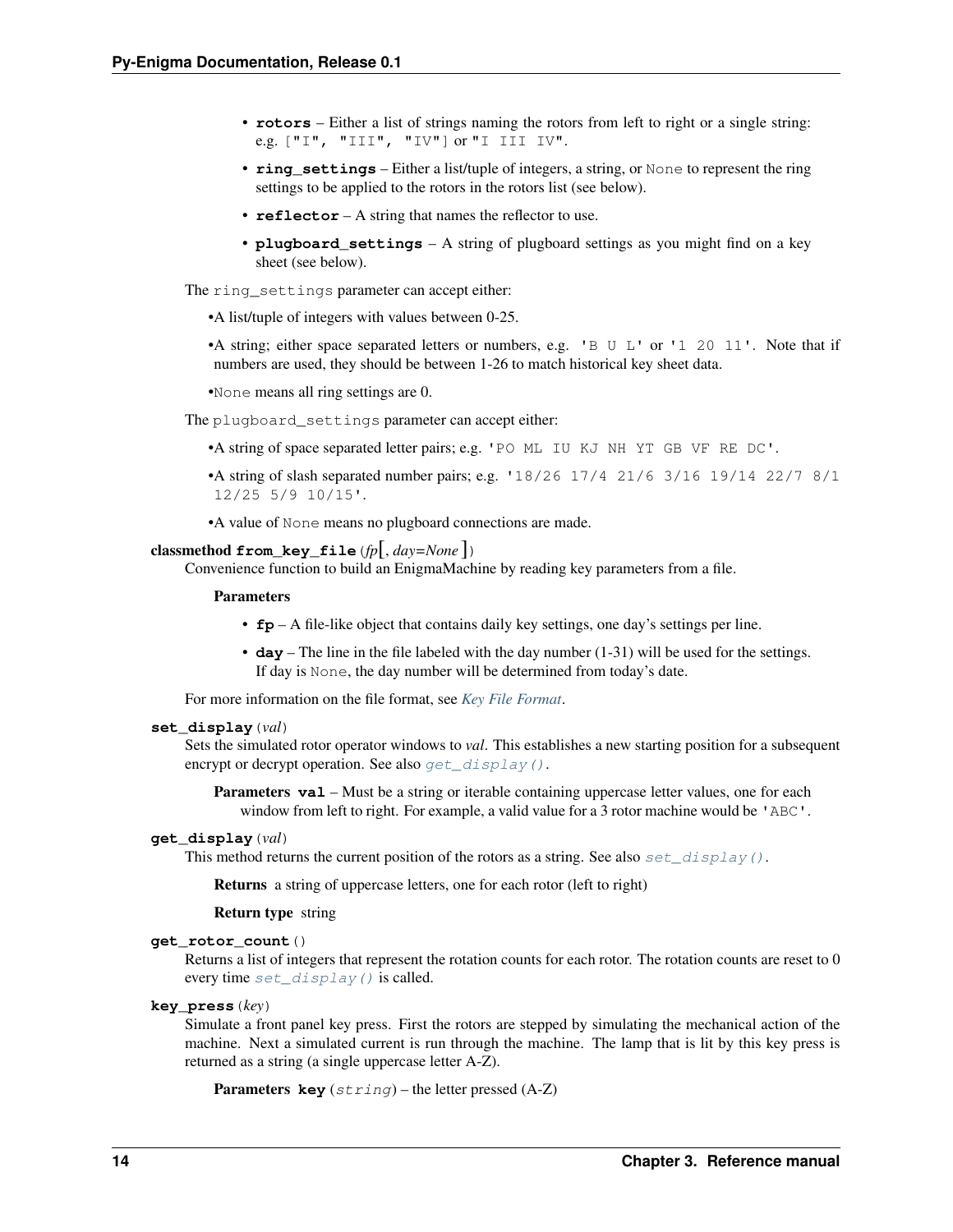<span id="page-18-5"></span>Returns the lamp that is lit (A-Z)

Return type string

<span id="page-18-4"></span>**process\_text**(*text*[, *replace\_char='X'*])

This is a convenience function for processing a string of text. For each character in the input text,  $key\ \text{press}$  () is called. The output text is returned as a string.

This function performs some pre-processing of the input text, unlike  $key\_press()$ . First, all input is converted to uppercase. Secondly, the parameter replace\_char controls what is done to input characters that are not A-Z. If the input text contains a character not on the keyboard, it is replaced with replace\_char. If replace\_char is None the character is dropped from the input. replace\_char defaults to X.

Parameters

- **text**  $(string)$  the text to process
- **replace\_char** invalid input is replaced with this string or dropped if it is None

### <span id="page-18-0"></span>**EnigmaMachine exceptions**

[EnigmaMachine](#page-16-3) operations may raise enigma.machine.EnigmaError under error conditions. The two classmethod constructors, [from\\_key\\_sheet](#page-16-4) and [from\\_key\\_file](#page-17-0) assemble an [EnigmaMachine](#page-16-3) from parts, and those parts may raise these exceptions themselves:

- rotor.rotors.RotorError
- plugboard.PlugboardError

## <span id="page-18-1"></span>**Rotors & Reflectors**

The Rotor class represents the Enigma rotors, also known as the wheels or *Walzen* in German. They are the most important parts of the machine.

Rotors have little use on their own. They are placed inside an [EnigmaMachine](#page-16-3) object, which then calls the public Rotor methods.

### <span id="page-18-2"></span>**Rotor class reference**

<span id="page-18-3"></span>class enigma.rotors.rotor.**Rotor**(*model\_name*, *wiring*[, *ring\_setting=0*[, *stepping=None* ] ])

A rotor has 26 circularly arranged pins on the right (entry) side and 26 contacts on the left side. Each pin is connected to a single contact by internal wiring, thus establishing a substitution cipher. We represent this wiring by establishing a mapping from a pin to a contact (and vice versa for the return path). Internally we number the pins and contacts from 0-25 in a clockwise manner with 0 being the "top".

An alphabetic or numeric ring is fastened to the rotor by the operator. The labels of this ring are displayed to the operator through a small window on the top panel. The ring can be fixed to the rotor in one of 26 different positions; this is called the ring setting (*Ringstellung*). We will number the ring settings from 0-25 where 0 means no offset (e.g. the letter "A" is mapped to pin 0 on an alphabetic ring). A ring setting of 1 means the letter "B" is mapped to pin 0.

Each rotor can be in one of 26 positions on the spindle, with position 0 where pin/contact 0 is being indicated in the operator window. The rotor rotates towards the operator by mechanical means during normal operation as keys are being pressed during data entry. Position 1 is thus defined to be one step from position 0. Likewise, position 25 is the last position before another step returns it to position 0, completing 1 trip around the spindle.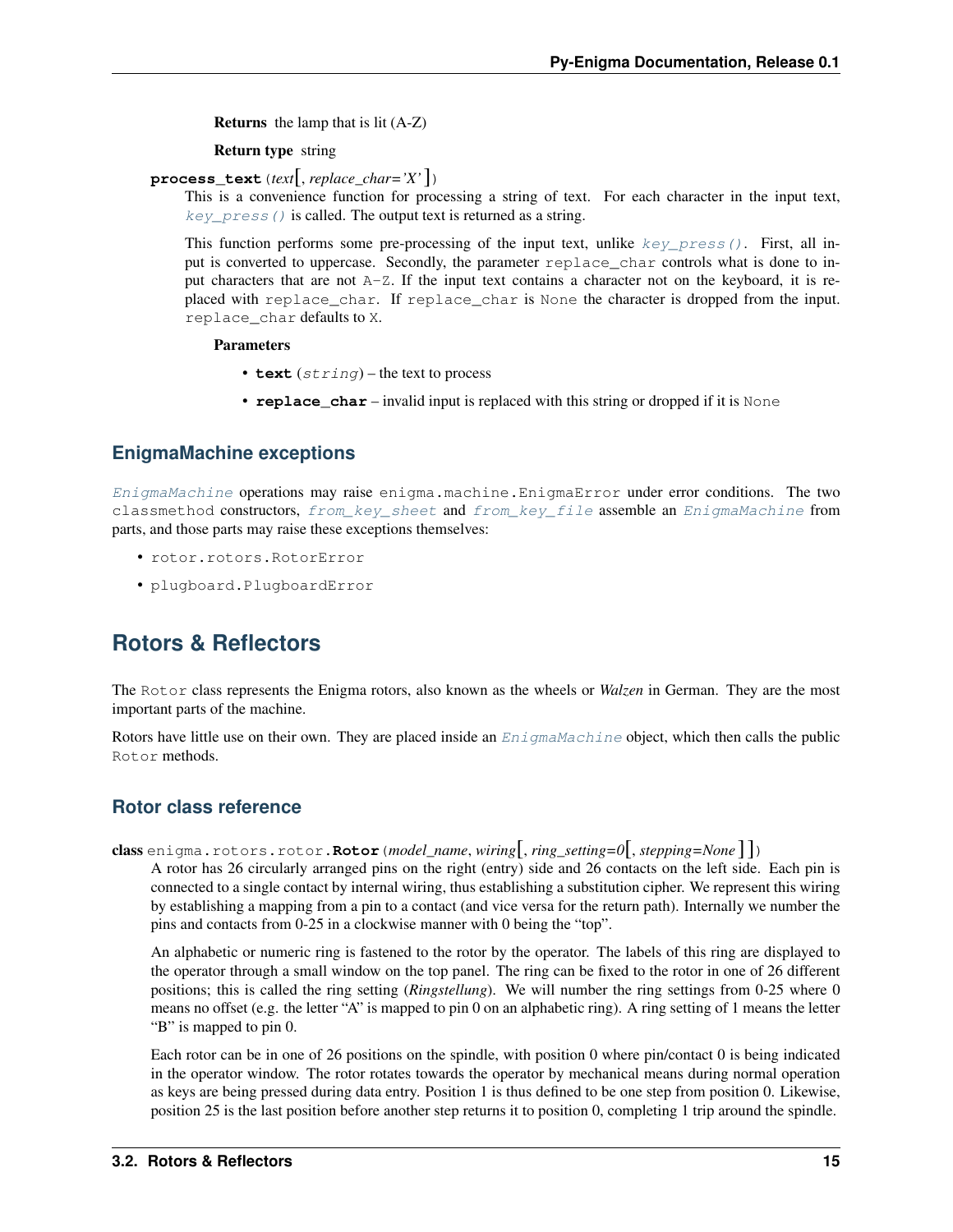<span id="page-19-1"></span>Finally, a rotor has a "stepping" or "turnover" parameter. Physically this is implemented by putting a notch on the alphabet ring and it controls when the rotor will "kick" the rotor to its left, causing the neighbor rotor to rotate. Most rotors had one notch, but some Kriegsmarine rotors had 2 notches and thus rotated twice as fast.

Note that we allow the stepping parameter to be None. This indicates the rotor does not rotate. This allows us to model the entry wheel and reflectors as stationary rotors. The fourth rotor on the Kriegsmarine M4 models (*Beta* or *Gamma*) did not rotate.

The rotor constructor establishes the rotor characteristics.

#### **Parameters**

- **model\_name** (string) e.g. "I", "II", "III", "Beta", "Gamma"
- **wiring** (string) This should be a string of 26 uppercase characters A-Z that represent the internal wiring transformation of the signal as it enters from the right side. This is the format used in various online resources. For example, for the Wehrmacht Enigma type I rotor the mapping is "EKMFLGDQVZNTOWYHXUSPAIBRCJ".
- **ring\_setting** (integer) This should be an integer from 0-25, inclusive, which indicates the *Ringstellung*. A value of 0 means there is no offset; e.g. the letter A is fixed to pin 0. A value of 1 means B is mapped to pin 0.
- **stepping** This is the stepping or turnover parameter. When it is an iterable, for example a string such as "Q", this indicates that when the rotor transitions from "Q" to "R" (by observing the operator window), the rotor will "kick" the rotor to its left, causing it to rotate. If the rotor has more than one notch, a string of length 2 could be used, e.g. "ZM". Another way to think of this parameter is that when a character in the stepping string is visible in the operator window, a notch is lined up with the pawl on the left side of the rotor. This will allow the pawl to push up on the rotor *and* the rotor to the left when the next key is depressed. A value of None means this rotor does not rotate.

Raises **RotorError** – when an invalid parameter is supplied

Note that for purposes of simulation, our rotors will always use alphabetic labels A-Z. In reality, the Heer & Luftwaffe devices used numbers 01-26, and Kriegsmarine devices used A-Z. Our usage of A-Z is simply for simulation convenience. In the future we may allow either display.

#### <span id="page-19-0"></span>**set\_display**(*val*)

Spin the rotor such that the string valuappears in the operator window. This sets the internal position of the rotor on the axle and thus rotates the pins and contacts accordingly.

A value of 'A' for example puts the rotor in position 0, assuming an internal ring setting of 0.

**Parameters val**  $(string)$  – rotor position which must be in the range  $A-Z$ 

Raises **RotorError** – when an invalid position value is supplied

#### **get\_display**()

**Returns** current rotor position in the range  $A-Z$ 

Return type string

#### **signal\_in**(*n*)

Simulate a signal entering the rotor from the right at a given pin position n.

**Parameters**  $n$  (integer) – pin number between 0 and 25

Returns the contact number of the output signal (0-25)

Return type integer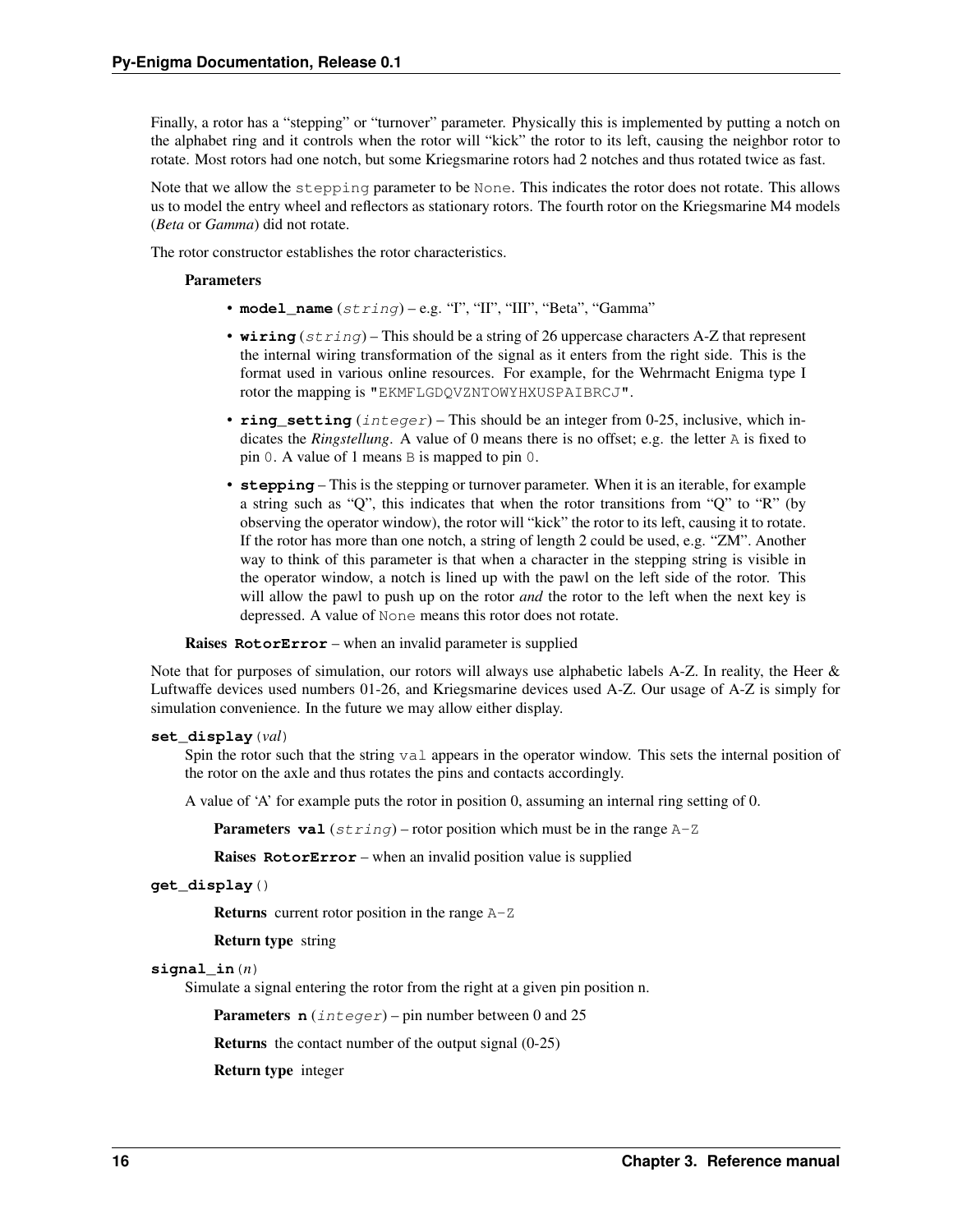<span id="page-20-4"></span>**signal\_out**(*n*)

Simulate a signal entering the rotor from the left at a given contact position n.

Parameters **n** (integer) – contact number between 0 and 25

Returns the pin number of the output signal (0-25)

Return type integer

**notch\_over\_pawl**()

Returns True if this rotor has a notch in the stepping position and False otherwise.

Return type Boolean

**rotate**()

Rotates the rotor forward.

### <span id="page-20-0"></span>**A note on the entry wheel and reflectors**

The entry wheel (*ETW*) is a special non-movable rotor that sits on the far right of the rotor array. It connects the rotor array with the plugboard wiring. On Wehrmacht Enigmas, the entry wheel performs a straight-through mapping. In other words, the wire from the 'A' key is passed to pin position 0, 'B' to pin position 1, etc. Thus there is no need to simulate the entry wheel given our current scope to model only military Enigmas.

The reflector, or *Umkehrwalze* (UKW), sits at the far left of the rotor array. It simply reflects the incoming signal coming from the right back through the left side of the rotors. We can thus model the reflector as a special nonmovable rotor.

If you decide to create your own reflector, and you desire to maintain reciprocal encryption & decryption, your connections must be made in pairs. Thus if you wire 'A' to 'G', you must also wire 'G' to 'A', and so on.

### <span id="page-20-1"></span>**Rotor & reflector factory functions**

While it is possible to create your own rotor type, for convenience two factory functions have been created to return rotors and reflectors used by the Wehrmacht. These factory functions let you refer to the rotors and reflectors by name instead of providing their internal wiring every time you need one (which would be both tedious and error prone).

<span id="page-20-2"></span>The following table lists the names of the rotors we currently simulate.

| Rotor names       | Enigma Models                          |
|-------------------|----------------------------------------|
| I, II, III, IV, V | All Wehrmacht models                   |
| VI, VII, VIII     | Kriegsmarine M3 & M4                   |
| Beta, Gamma       | Kriegsmarine M4 (with thin reflectors) |

Table 3.1: Simulated rotor models

Any of the names in the first column of the above table can be used by the factory function [enigma.rotors.](#page-21-5) [factory.create\\_rotor\(\)](#page-21-5), described below.

Likewise there exists a factory function to create reflectors by name. The following table lists the names of the supported reflectors.

Table 3.2: Simulated reflector types

<span id="page-20-3"></span>

| Reflector names   Enigma Models |                                               |
|---------------------------------|-----------------------------------------------|
| $\vert B, C \vert$              | All Wehrmacht models                          |
| B-Thin, C-Thin                  | Kriegsmarine M4 (with Beta $\&$ Gamma rotors) |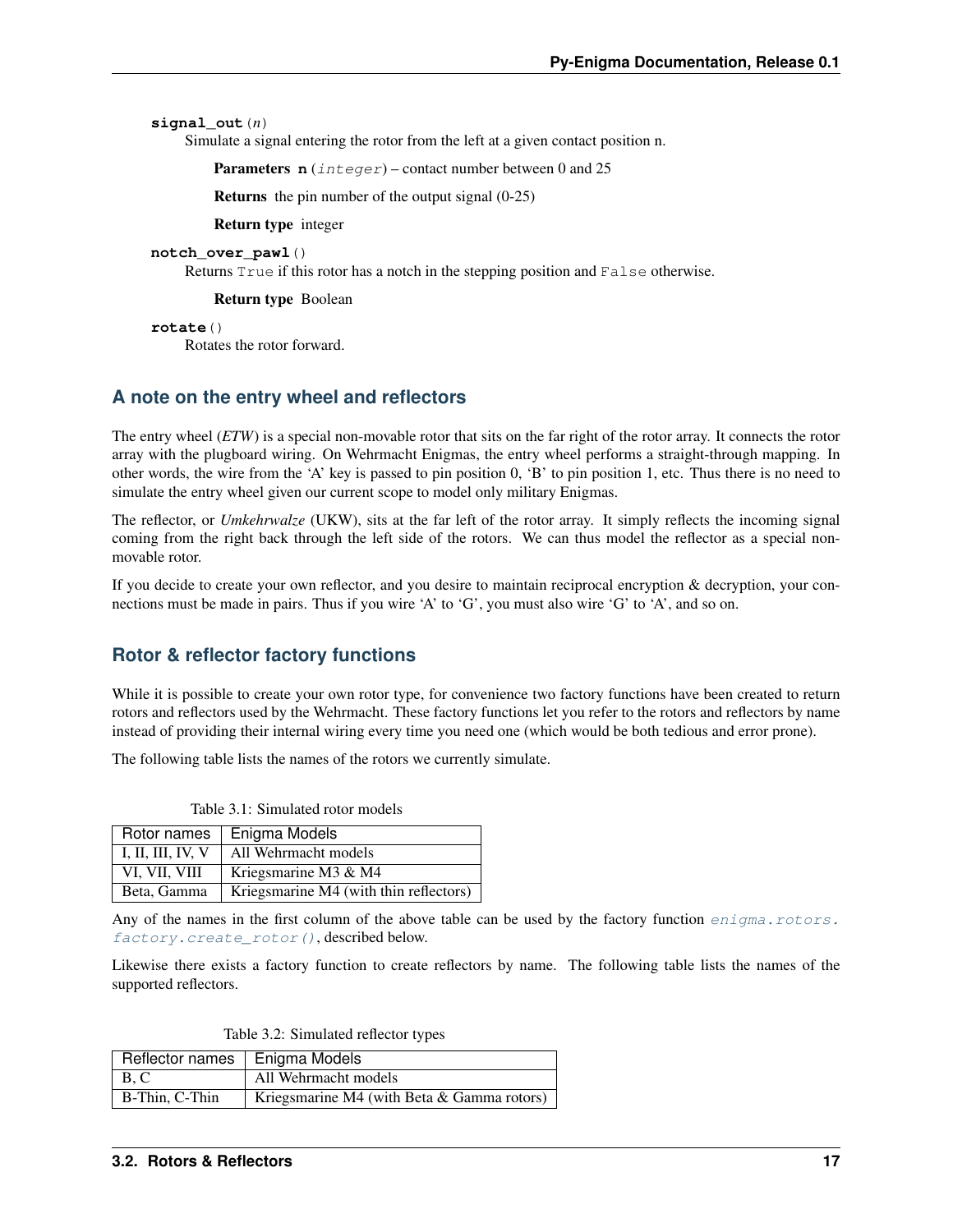<span id="page-21-6"></span>The two factory functions are described next:

<span id="page-21-5"></span>enigma.rotors.factory.**create\_rotor**(*model*[, *ring\_setting=0* ])

Create and return a [Rotor](#page-18-3) object with the given ring setting.

#### **Parameters**

- **model** (string) the model name to create; see the *[Simulated rotor models](#page-20-2)* table
- **ring\_setting** (integer) the ring setting (0-25) to use

Returns the newly created [Rotor](#page-18-3)

Raises **RotorError** – when an unknown model name is provided

```
enigma.rotors.factory.create_reflector(model)
```
Create and return a  $Rotor$  object that is meant to be used in the reflector role.

Parameters **model** (string) – the model name to create; see the *[Simulated reflector types](#page-20-3)* table

**Returns** the newly created reflector, which is actually of type  $Rotor$ 

Raises **RotorError** – when an unknown model name is provided

### <span id="page-21-0"></span>**Rotor exceptions**

[Rotor](#page-18-3) objects may raise enigma.rotors.RotorError when an invalid constructor argument is given, or if the rotor object is given an invalid parameter during a  $set\_display$  play operation.

# <span id="page-21-1"></span>**Plugboards**

The plugboard, or *Steckerbrett* in German, allows the operator to swap up to 10 keys and indicator lamps for increased key strength.

Plugboards have little use on their own. They are placed inside an  $EnigmaMachine$  object, which then calls the public Plugboard methods.

### <span id="page-21-2"></span>**Plugboard class reference**

<span id="page-21-3"></span>class enigma.plugboard.**Plugboard**([*wiring\_pairs=None* ])

The plugboard allows the operator to swap letters before and after the entry wheel. This is accomplished by connecting cables between pairs of plugs that are marked with letters (Heer & Luftwaffe models) or numbers (Kriegsmarine). Ten cables were issued with each machine; thus up to 10 of these swappings could be used as part of a machine setup.

Each cable swaps both the input and output signals. Thus if A is connected to B, A crosses to B in the keyboard to entry wheel direction and also in the reverse entry wheel to lamp direction.

The constructor configures the plugboard according to a list or tuple of integer pairs, or None.

Parameters **wiring\_pairs** – A value of None or an empty list/tuple indicates no plugboard connections are to be used (i.e. a straight mapping). Otherwise wiring\_pairs must be an iterable of integer pairs, where each integer is between 0-25, inclusive. At most 10 such pairs can be specified. Each value represents an input/output path through the plugboard. It is invalid to specify the same path more than once in the list.

<span id="page-21-4"></span>Raises **PlugboardError** – If an invalid wiring\_pairs parameter is given.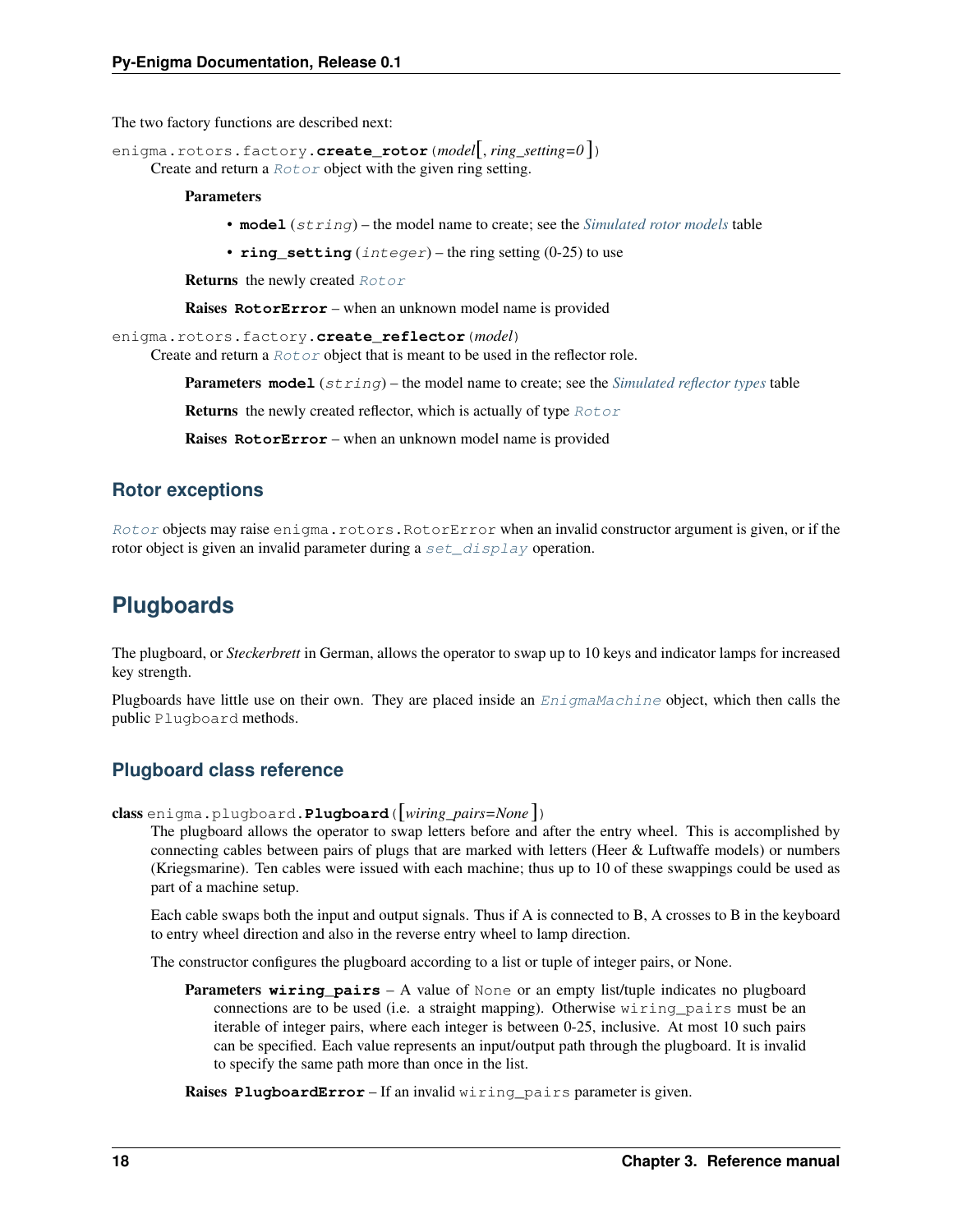<span id="page-22-1"></span>classmethod **from\_key\_sheet**([*settings=None* ])

This is a convenience function to build a plugboard according to a settings string as you may find on a key sheet.

Two syntaxes are supported, the Heer/Luftwaffe and Kriegsmarine styles:

In the Heer syntax, the settings are given as a string of alphabetic pairs. For example: 'PO ML IU KJ NH YT GB VF RE DC'.

In the Kriegsmarine syntax, the settings are given as a string of number pairs, separated by a '/'. Note that the numbering uses 1-26, inclusive. For example: '18/26 17/4 21/6 3/16 19/14 22/7 8/1 12/25 5/9 10/15'.

To specify no plugboard connections, settings can be None or an empty string.

**Parameters settings** – A settings string as described above, or None.

Raises **PlugboardError** – If the settings string is invalid, or if it contains more than 10 pairs. Each plug should be present at most once in the settings string.

**signal**(*n*)

Simulate a signal entering the plugboard on wire n, where n must be an integer between 0 and 25.

**Parameters**  $n$  (integer) – The wire number the input signal is on (0-25).

Returns The wire number of the output signal (0-25).

Return type integer

Note that since the plugboard always crosses pairs of wires, it doesn't matter what direction (keyboard -> entry wheel or vice versa) the signal is coming from.

### <span id="page-22-0"></span>**Plugboard exceptions**

[Plugboard](#page-21-3) objects may raise enigma.plugboard.PlugboardError when an invalid constructor argument is given.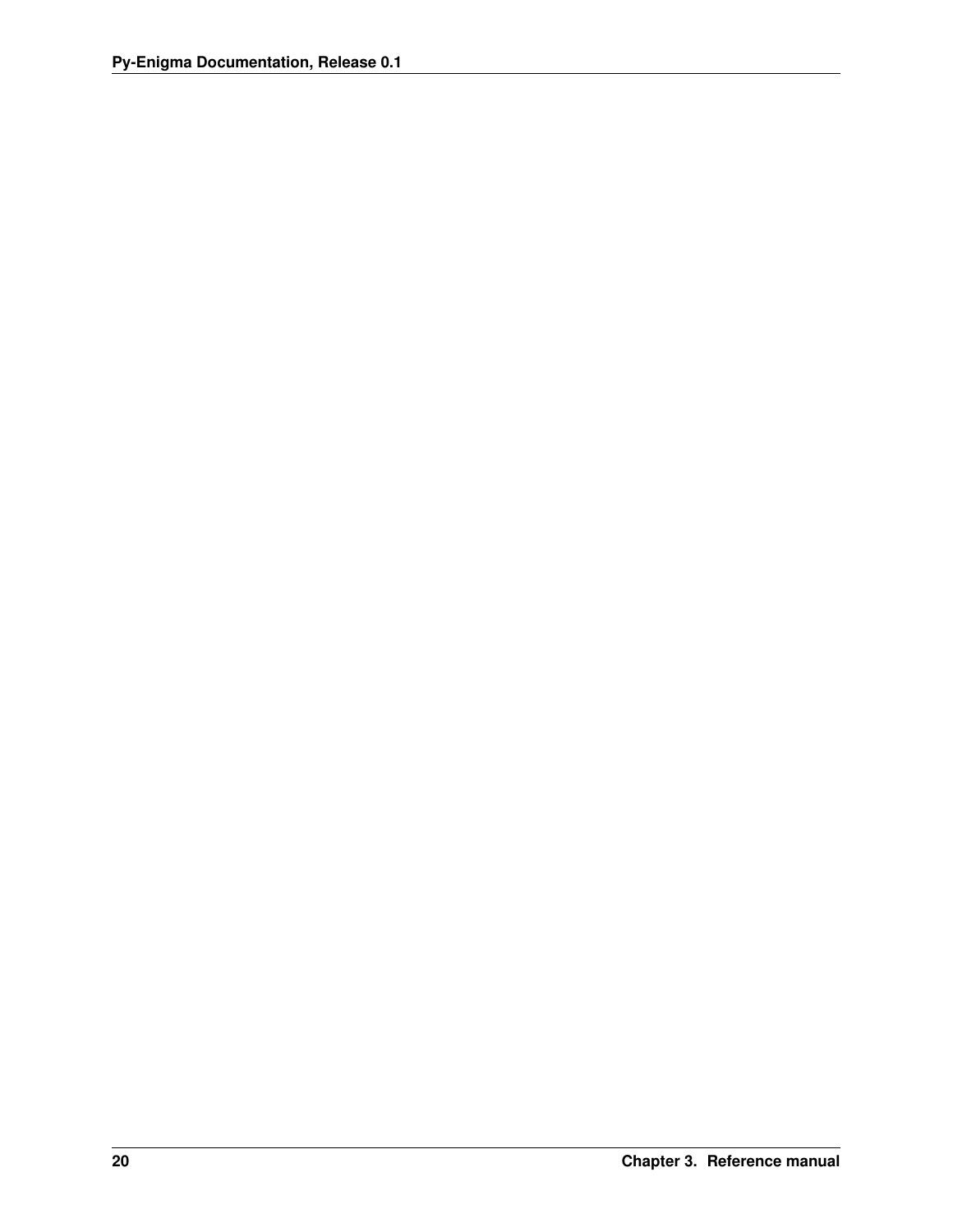### pyenigma command-line application

<span id="page-24-0"></span>Py-Enigma includes a simple application, *pyenigma.py*, to let you perform Enigma text transformations on the command-line. This allows for quick experimentation and scripting of operations.

### <span id="page-24-1"></span>**Getting help**

To get help and see all the available options, invoke pyenigma.py with the  $-\text{help}$  option:

```
$ python pyenigma.py --help
usage: pyenigma.py [-h] [-k KEY FILE] [-d DAY] [-r ROTOR [ROTOR ...]]
                   [-i RING_SETTING [RING_SETTING ...]]
                   [-p PLUGBOARD [PLUGBOARD ...]] [-u REFLECTOR] [-s START]
                  [-t TEXT] [-f FILE] [-x REPLACE_CHAR] [-z] [-v]
Encrypt/decrypt text according to Enigma machine key settings
optional arguments:
 -h, --help show this help message and exit
 -k KEY_FILE, --key-file KEY_FILE
                       path to key file for daily settings
 -d DAY, --day DAY use the settings for day DAY when reading key file
 -r ROTOR [ROTOR ...], --rotors ROTOR [ROTOR ...]
                       rotor list ordered from left to right; e.g III IV I
 -i RING_SETTING [RING_SETTING ...], --ring-settings RING_SETTING [RING_SETTING ...]
                       ring setting list from left to right; e.g. A A J
 -p PLUGBOARD [PLUGBOARD ...], --plugboard PLUGBOARD [PLUGBOARD ...]
                       plugboard settings
 -u REFLECTOR, --reflector REFLECTOR
                       reflector name
 -s START, --start START
                       starting position
 -t TEXT, --text TEXT text to process
 -f FILE, --file FILE input file to process
```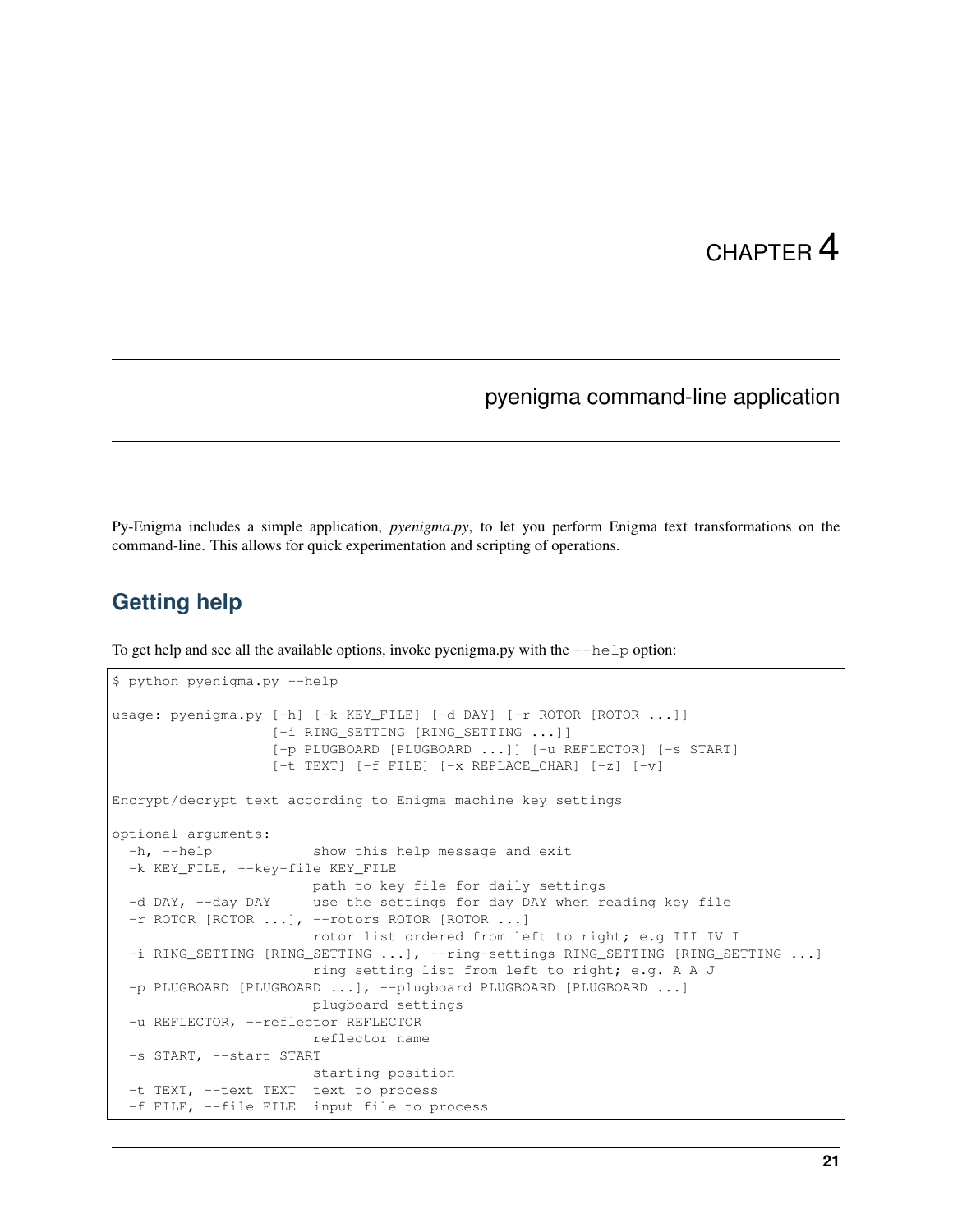```
-x REPLACE_CHAR, --replace-char REPLACE_CHAR
                       if the input text contains chars not found on the
                       enigma keyboard, replace with this char [default: X]
  -z, --delete-chars if the input text contains chars not found on the
                      enigma keyboard, delete them from the input
  -v, --verbose provide verbose output; include final rotor positions
Key settings can either be specified by command-line arguments, or read
from a key file. If reading from a key file, the line labeled with the
current day number is used unless the --day argument is provided.
Text to process can be supplied 3 ways:
   if --text=TEXT is present TEXT is processed
   if --file=FILE is present the contents of FILE are processed
   otherwise the text is read from standard input
Examples:
    $ pyenigma.py --key-file=enigma.keys -s XYZ -t HELLOXWORLDX
    $ pyenigma.py -r III IV V -i 1 2 3 -p AB CD EF GH IJ KL MN -u B -s XYZ
    $ pyenigma.py -r Beta III IV V -i A B C D -p 1/2 3/4 5/6 -u B-Thin -s WXYZ
```
There are numerous options, but most are hopefully self-explanatory. There are two ways to invoke *pyenigma.py*:

- 1. Explicitly specifying all initial key settings
- 2. Using a key file to initialize the Enigma machine

### <span id="page-25-0"></span>**Specifying all key settings**

Here are some examples of specifying all the key settings on the command-line:

```
$ python pyenigma.py --rotors I IV V --ring-settings 5 17 8 \
  --plugboard AV BS CG DL FU HZ IN KM OW RX --reflector C \
  --start=DRX
$ python pyenigma.py -r I IV V -i 5 17 8 \
 -p AV BS CG DL FU HZ IN KM OW RX -u C -s DRX
```
These two invocations create the same settings, the first uses long form option names, while the second uses short form.

If no --text or --file options are provided, *pyenigma.py* will prompt for input:

```
$ python pyenigma.py -r I IV V -i 5 17 8 -p AV BS CG DL FU HZ IN KM OW RX -u C -s DRX
--> THIS IS MY SECRET MESSAGE
QAWYWZBVCDEZWOHPVCKFMMFLY
```
### <span id="page-25-1"></span>**Using a key file for settings**

It is often unwieldy to type so many options on the command-line, so *pyenigma.py* provides a way to store key settings in a simulated key sheet file: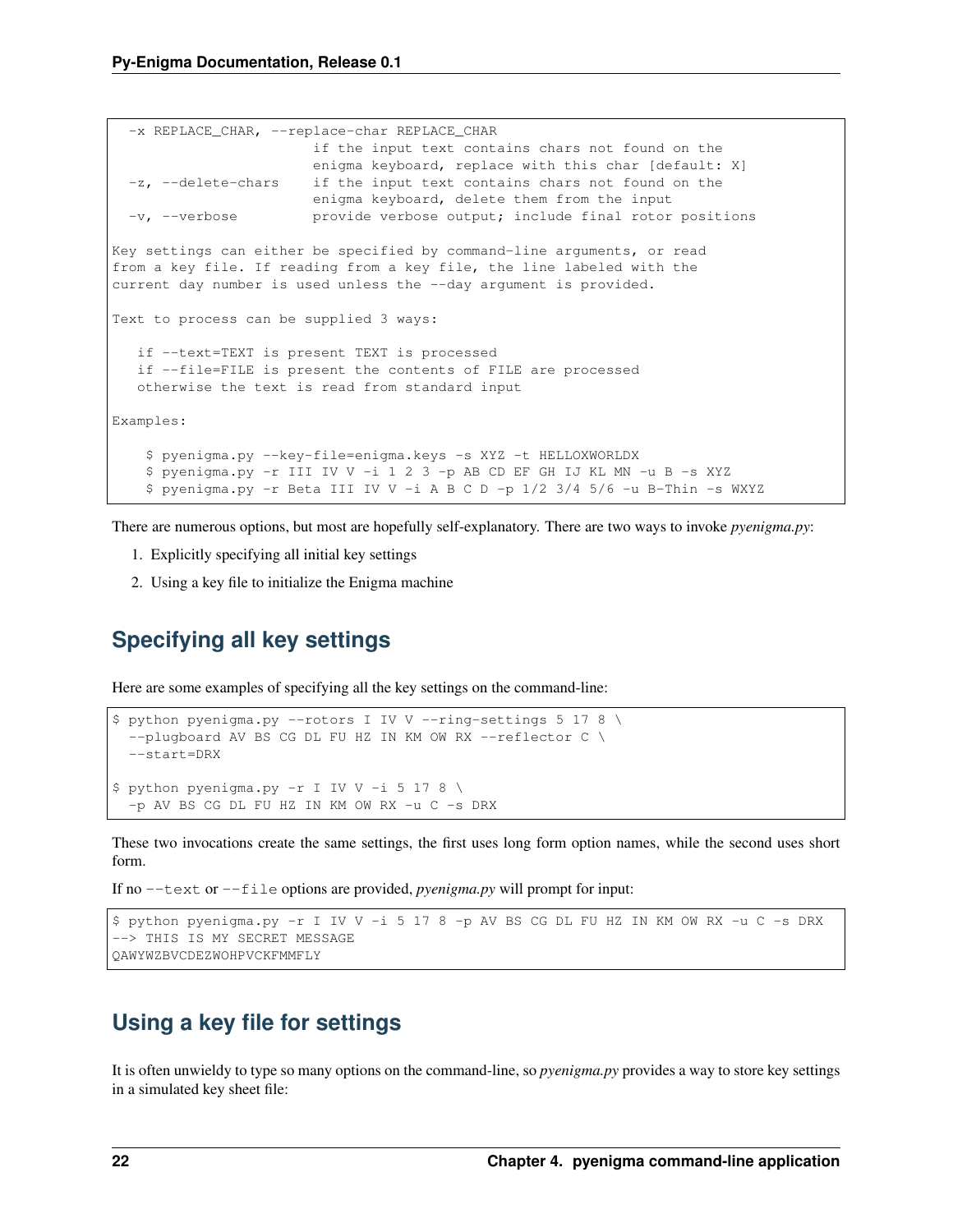```
$ python pyenigma.py --key-file keyfile --start='AAB' --day=29 --text='HERE IS MY
˓→MESSAGE'
OCJNFADTCMQIBJLYWW
```
If the --day option is omitted, the day is determined from the current date.

The format of the key sheet file is described in *[Key file format](#page-28-0)*.

## <span id="page-26-0"></span>**Verbose output**

The  $-\nu$ erbose or  $-\nu$  option is useful if you wish to view the final rotor positions and view how many times the rotors stepped while processing your text:

```
$ python pyenigma.py --key-file keyfile --start='XHC' --day=29 --file msg.txt --
˓→verbose
Final rotor positions: YXY
Rotor rotation counts: [1, 16, 412]
Output:
TOSCKAVFTVPONPBJZQPZFBFJXNMCLCZEVDHNEGNPGBWTYTRXJUVOKWBCBFVXIMURRDWNQTHEWTBHMPLKLPLVSJLNLNUOZDCSWAOY
```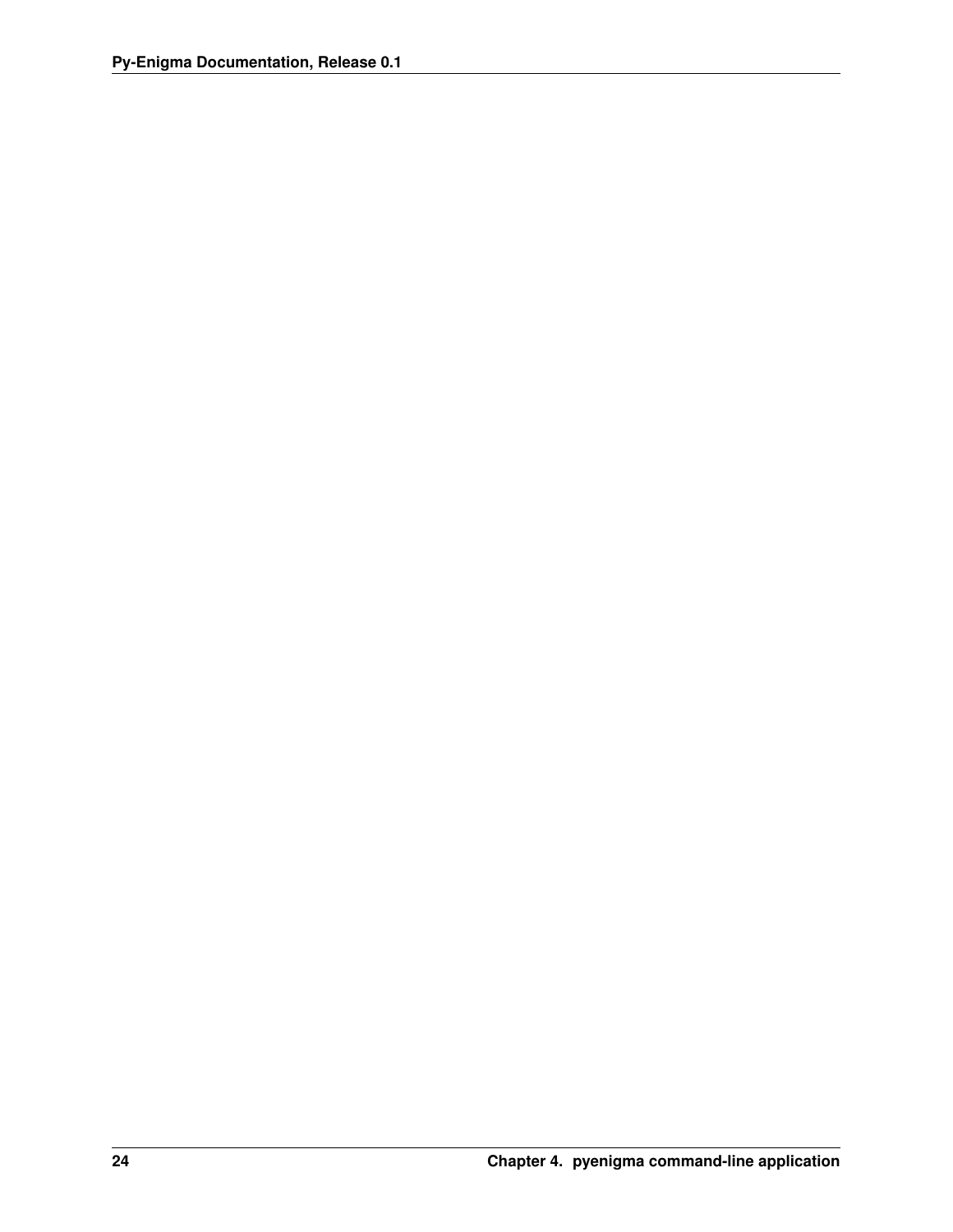## Key file format

<span id="page-28-0"></span>Specifying key settings can become tedious and error-prone, so Py-Enigma allows you to store key settings in a simulated monthly key sheet file. This is a simple text file that you can create with your favorite text editor. Each line of this file represents one days settings. Within the line, whitespace separates each item. The columns for each line are as follows:

- 1. The first column is the day number for the setting, similar to a real key sheet. The day should be an integer in the range 1-31.
- 2. The next 3 or 4 columns are rotor names. See *[Simulated rotor models](#page-20-2)* for a list of valid rotor names.
- 3. The next 3 or 4 columns are the ring settings for each rotor. These can be a list of numbers (1-26) or letters  $(A-Z).$
- 4. The next 10 columns are the plugboard settings. These can be a list of 2-letter pairs (e.g. AB CD, etc.) or slash separated number pairs (e.g. 1/20 3/22).
- 5. The last column is the reflector name. See *[Simulated reflector types](#page-20-3)* for a list of the valid reflector names.

Please note the following about the file format:

- Each line must have either 18 or 20 columns, depending on if you are simulating a 3 or 4 rotor Enigma.
- It is possible to mix 3 and 4 rotor settings in the same file.
- You do not have to supply settings for every day in the month.
- Py-Enigma will simply scan the file from top to bottom until it finds the line that corresponds to the day number it is looking for. Thus duplicate day settings are allowed, but keep in mind the first line will be used.
- The file can contain blank lines.
- The file can contain comment lines. Comment lines begin with a # character in the first column and extend to the end of the line.

Example file:

```
# My sample settings file
29 II IV V 1 16 10 AV BS CG DL FU HZ IN KM OW RX B
30 Beta II IV I A A A V 1/20 2/12 4/6 7/10 8/13 14/23 15/16 17/25 18/26 22/24 B-Thin
```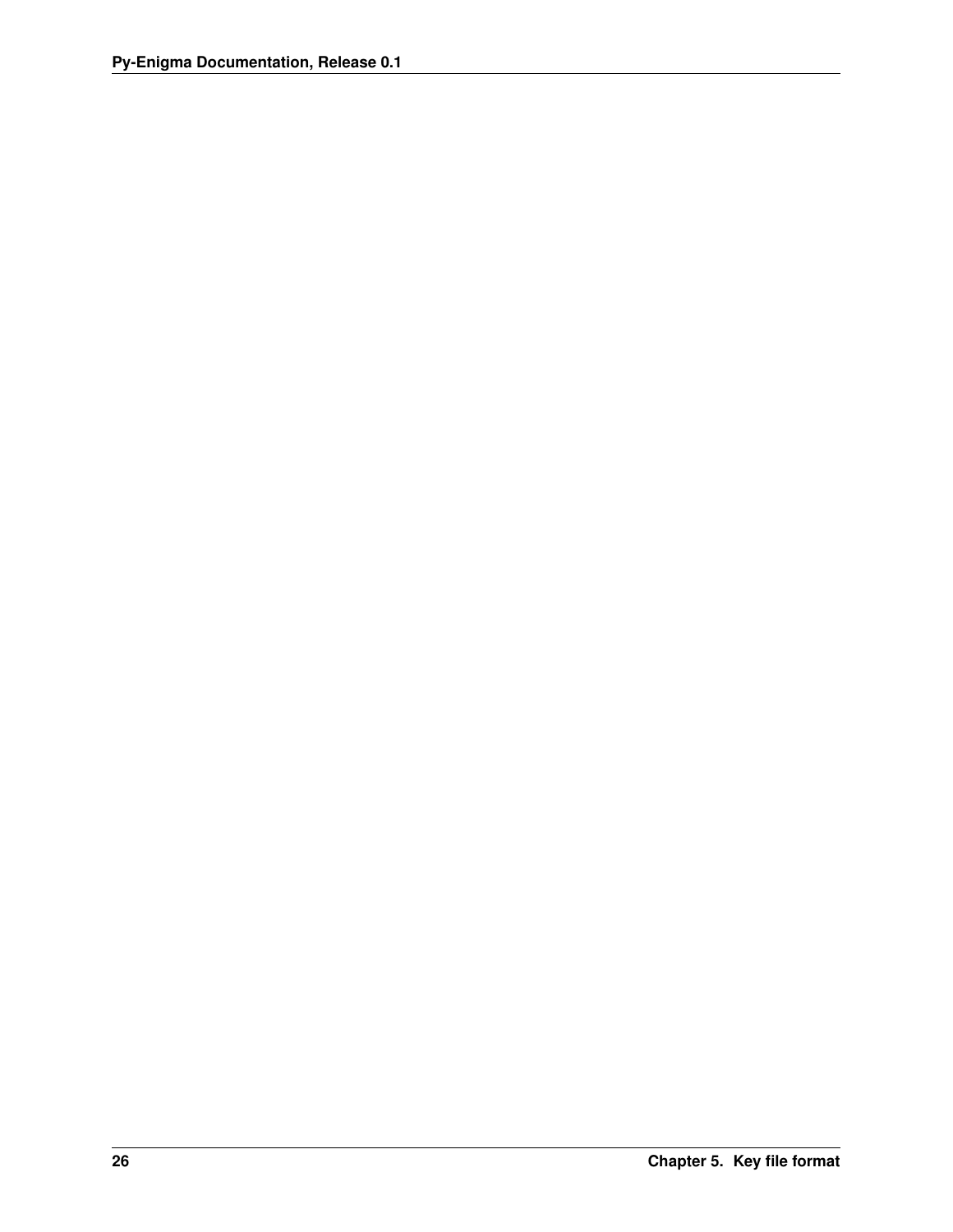Indices and tables

- <span id="page-30-0"></span>• genindex
- search